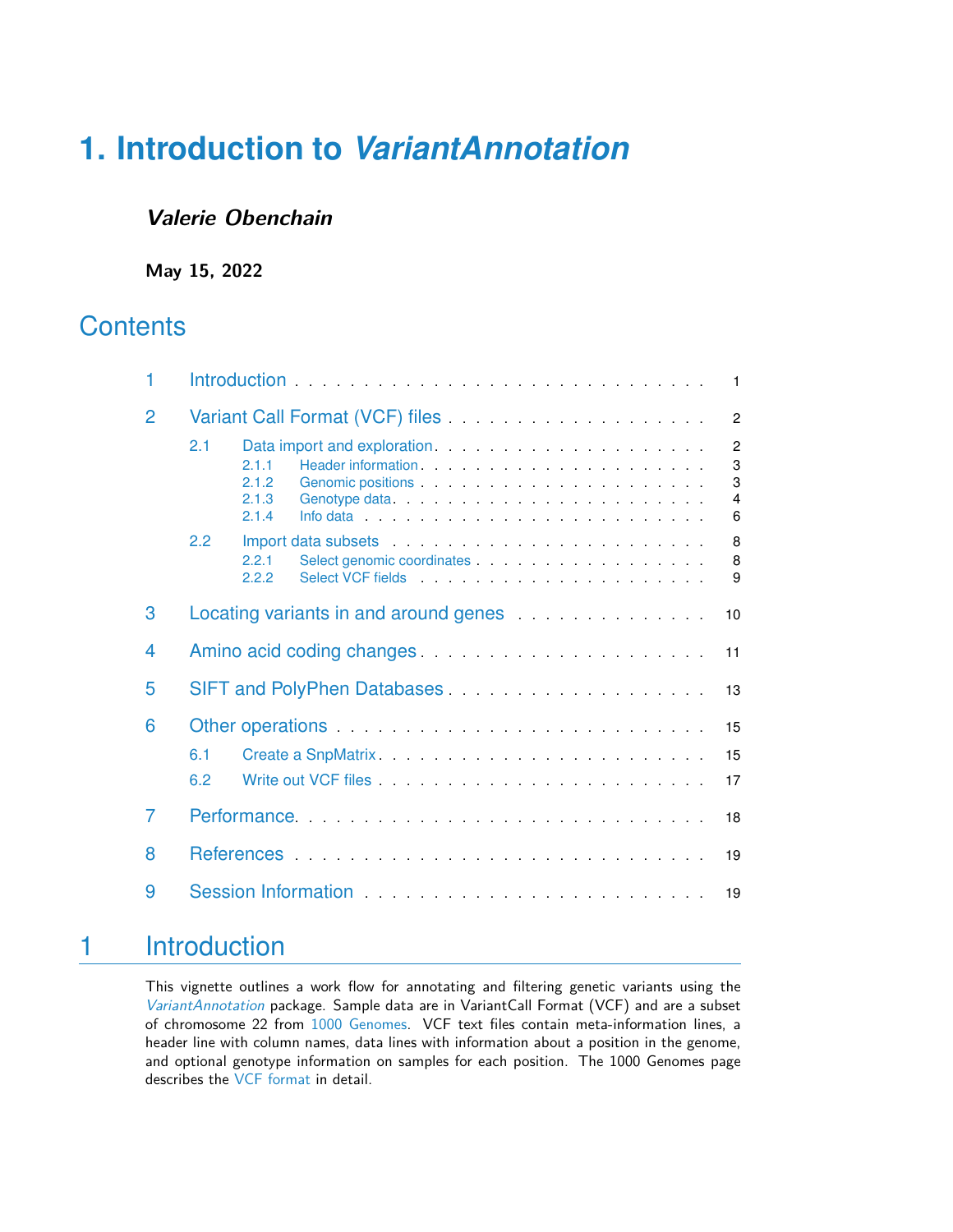<span id="page-1-0"></span>Data are read in from a VCF file and variants identified according to region such as coding, intron, intergenic, spliceSite etc. Amino acid coding changes are computed for the nonsynonymous variants and SIFT and PolyPhen databases provide predictions of how severly the coding changes affect protein function.

## 2 Variant Call Format (VCF) files

### 2.1 Data import and exploration

<span id="page-1-1"></span>Data are parsed into a VCF object with readVcf.

```
> library(VariantAnnotation)
> fl <- system.file("extdata", "chr22.vcf.gz", package="VariantAnnotation")
> vcf \leq- readVcf(fl, "hq19")
> vcf
class: CollapsedVCF
dim: 10376 5
rowRanges(vcf):
  GRanges with 5 metadata columns: paramRangeID, REF, ALT, QUAL, FILTER
info(vcf):
 DataFrame with 22 columns: LDAF, AVGPOST, RSQ, ERATE, THETA, CIEND...
info(header(vcf)):
           Number Type Description
  LDAF 1 Float MLE Allele Frequency Accounting for LD
  AVGPOST 1 Float Average posterior probability from MaCH/...
  RSQ 1 Float Genotype imputation quality from MaCH/Th...
  ERATE 1 Float Per-marker Mutation rate from MaCH/Thunder
  THETA 1 Float Per-marker Transition rate from MaCH/Thu...
  CIEND 2 Integer Confidence interval around END for impre...
  CIPOS 2 Integer Confidence interval around POS for impre...
  END 1 Integer End position of the variant described in...
  HOMLEN . Integer Length of base pair identical micro-homo...
  HOMSEQ . String Sequence of base pair identical micro-ho...
  SVLEN 1 Integer Difference in length between REF and ALT...
  SVTYPE 1 String Type of structural variant
  AC . Integer Alternate Allele Count
  AN 1 Integer Total Allele Count
  AA 1 String Ancestral Allele, ftp://ftp.1000genomes....
  AF 1 Float Global Allele Frequency based on AC/AN
  AMR_AF 1 Float Allele Frequency for samples from AMR ba...
  ASN_AF 1 Float Allele Frequency for samples from ASN ba...
  AFR_AF 1 Float Allele Frequency for samples from AFR ba...
  EUR_AF 1 Float Allele Frequency for samples from EUR ba...
  VT 1 String indicates what type of variant the line ...
  SNPSOURCE . String indicates if a snp was called when analy...
geno(vcf):
 List of length 3: GT, DS, GL
geno(header(vcf)):
     Number Type Description
  GT 1 String Genotype
```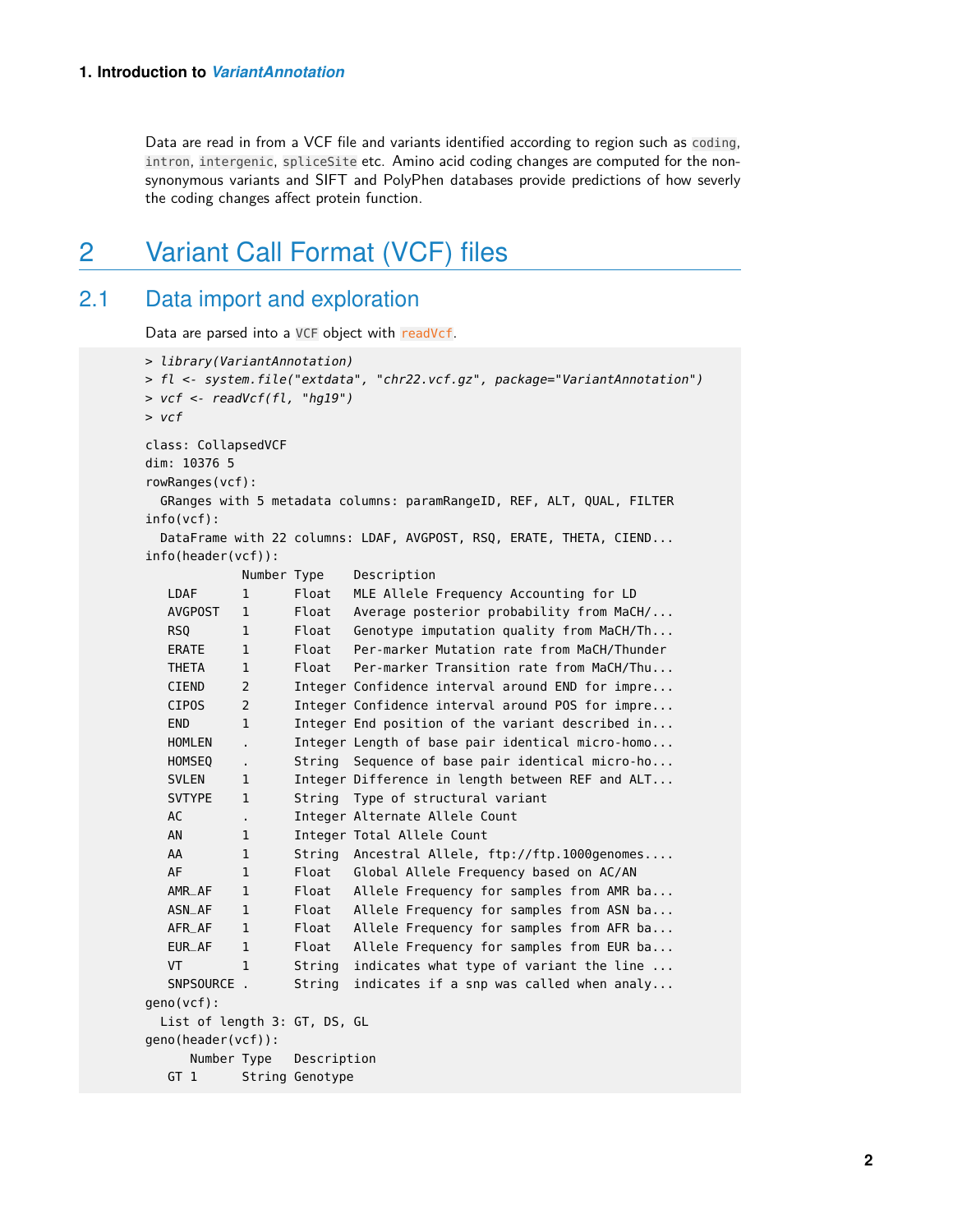<span id="page-2-0"></span>DS 1 Float Genotype dosage from MaCH/Thunder GL G Float Genotype Likelihoods

#### 2.1.1 Header information

Header information can be extracted from the VCF with header(). We see there are 5 samples, 1 piece of meta information, 22 info fields and 3 geno fields.

> header(vcf)

```
class: VCFHeader
samples(5): HG00096 HG00097 HG00099 HG00100 HG00101
meta(1): fileformat
fixed(2): FILTER ALT
info(22): LDAF AVGPOST ... VT SNPSOURCE
geno(3): GT DS GL
```
Data can be further extracted using the named accessors.

```
> samples(header(vcf))
```

```
[1] "HG00096" "HG00097" "HG00099" "HG00100" "HG00101"
```
> geno(header(vcf))

|                            |        | DataFrame with 3 rows and 3 columns             |           |
|----------------------------|--------|-------------------------------------------------|-----------|
| Description                | Type   | Number                                          |           |
| <character></character>    |        | <character> <character></character></character> |           |
| Genotype                   | String | L                                               | GT        |
| Float Genotype dosage from |        | 1                                               | <b>DS</b> |
| Genotype Likelihoods       | Float  | G                                               | GL        |

### 2.1.2 Genomic positions

<span id="page-2-1"></span>rowRanges contains information from the CHROM, POS, and ID fields of the VCF file, represented as a GRanges. The paramRangeID column is meaningful when reading subsets of data and is discussed further below.

```
> head(rowRanges(vcf), 3)
```

| GRanges object with 3 ranges and 5 metadata columns: |    |             |      |                                                                                   |                                                                                               |  |
|------------------------------------------------------|----|-------------|------|-----------------------------------------------------------------------------------|-----------------------------------------------------------------------------------------------|--|
|                                                      |    |             |      | segnames ranges strand   paramRangeID                                             | <b>REF</b>                                                                                    |  |
|                                                      |    |             |      |                                                                                   | <rle> <iranges> <rle>   <factor> <dnastringset></dnastringset></factor></rle></iranges></rle> |  |
| rs7410291                                            | 22 | 50300078    | $*$  | <b>NA</b>                                                                         | A                                                                                             |  |
| rs147922003                                          | 22 | 50300086 *  |      | <b>NA</b>                                                                         |                                                                                               |  |
| rs114143073                                          |    | 22 50300101 | $*$  | <b>NA</b>                                                                         | G                                                                                             |  |
|                                                      |    | <b>ALT</b>  | OUAL | FILTER                                                                            |                                                                                               |  |
|                                                      |    |             |      | <dnastringsetlist> <numeric> <character></character></numeric></dnastringsetlist> |                                                                                               |  |
| rs7410291                                            |    | G           | 100  | <b>PASS</b>                                                                       |                                                                                               |  |
| rs147922003                                          |    | T           | 100  | <b>PASS</b>                                                                       |                                                                                               |  |
| rs114143073                                          |    | A           | 100  | <b>PASS</b>                                                                       |                                                                                               |  |
|                                                      |    |             |      |                                                                                   |                                                                                               |  |
| seginfo: 1 sequence from hg19 genome; no seglengths  |    |             |      |                                                                                   |                                                                                               |  |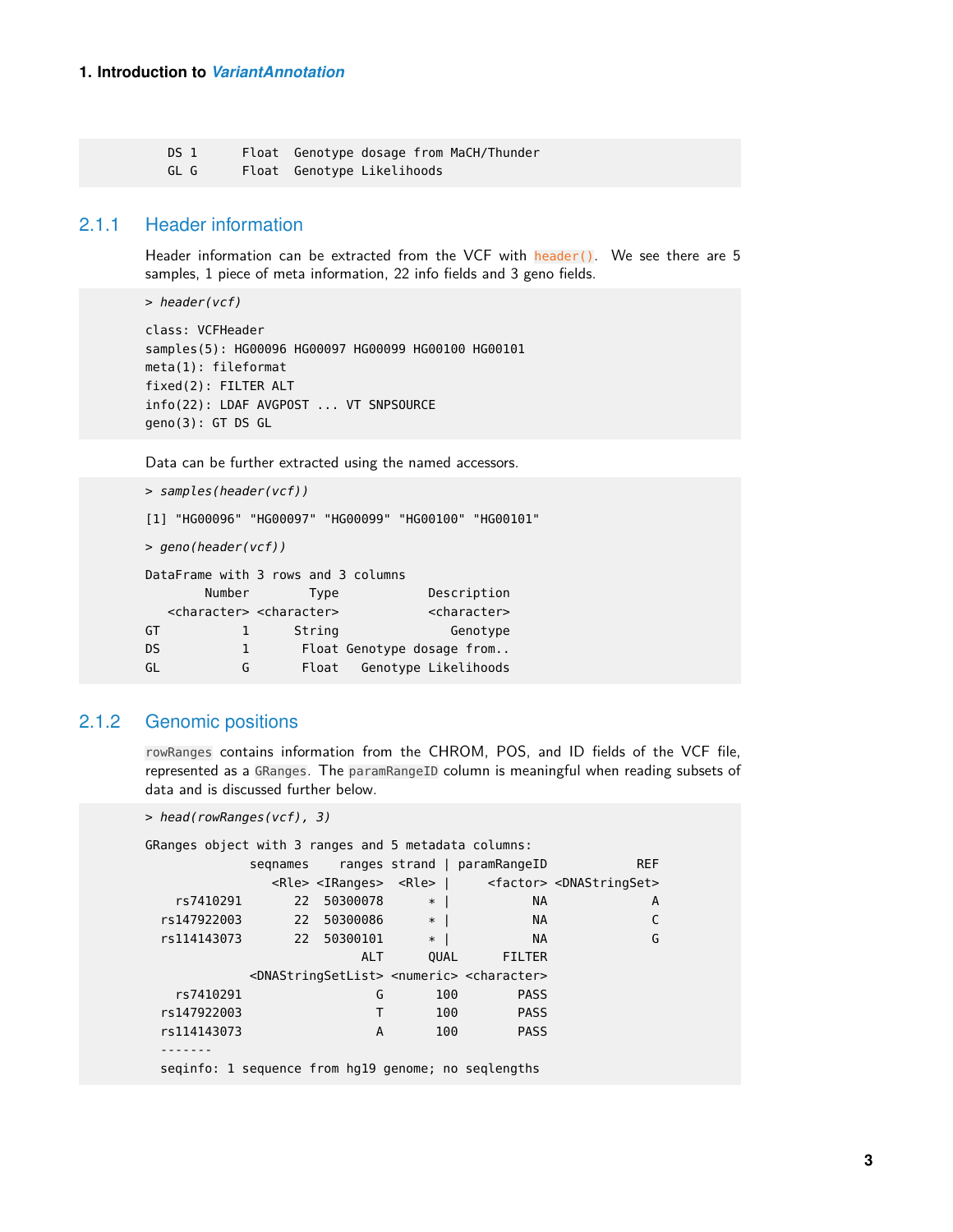Individual fields can be pulled out with named accessors. Here we see REF is stored as a DNAStringSet and qual is a numeric vector.

```
> ref(vcf)[1:5]DNAStringSet object of length 5:
   width seq
[1] 1 A
[2] 1 C
[3] 1 G
[4] 1 C
[5] 1 C
> qual(vcf)[1:5]
[1] 100 100 100 100 100
```
ALT is a DNAStringSetList (allows for multiple alternate alleles per variant) or a DNAS tringSet. When structural variants are present it will be a CharacterList.

```
> alt(vcf)[1:5]
```
DNAStringSetList of length 5 [[1]] G  $[2]$ ] T [[3]] A [[4]] T [[5]] T

#### 2.1.3 Genotype data

<span id="page-3-0"></span>Genotype data described in the FORMAT fields are parsed into the geno slot. The data are unique to each sample and each sample may have multiple values variable. Because of this, the data are parsed into matrices or arrays where the rows represent the variants and the columns the samples. Multidimentional arrays indicate multiple values per sample. In this file all variables are matrices.

```
> geno(vcf)
List of length 3
names(3): GT DS GL
> sapply(geno(vcf), class)
    GT DS GL
[1,] "matrix" "matrix" "matrix"
[2,] "array" "array" "array"
```
Let's take a closer look at the genotype dosage (DS) variable. The header provides the variable definition and type.

```
> geno(header(vcf))["DS",]
DataFrame with 1 row and 3 columns
      Number Type Description
  <character> <character> <character>
DS 1 Float Genotype dosage from..
```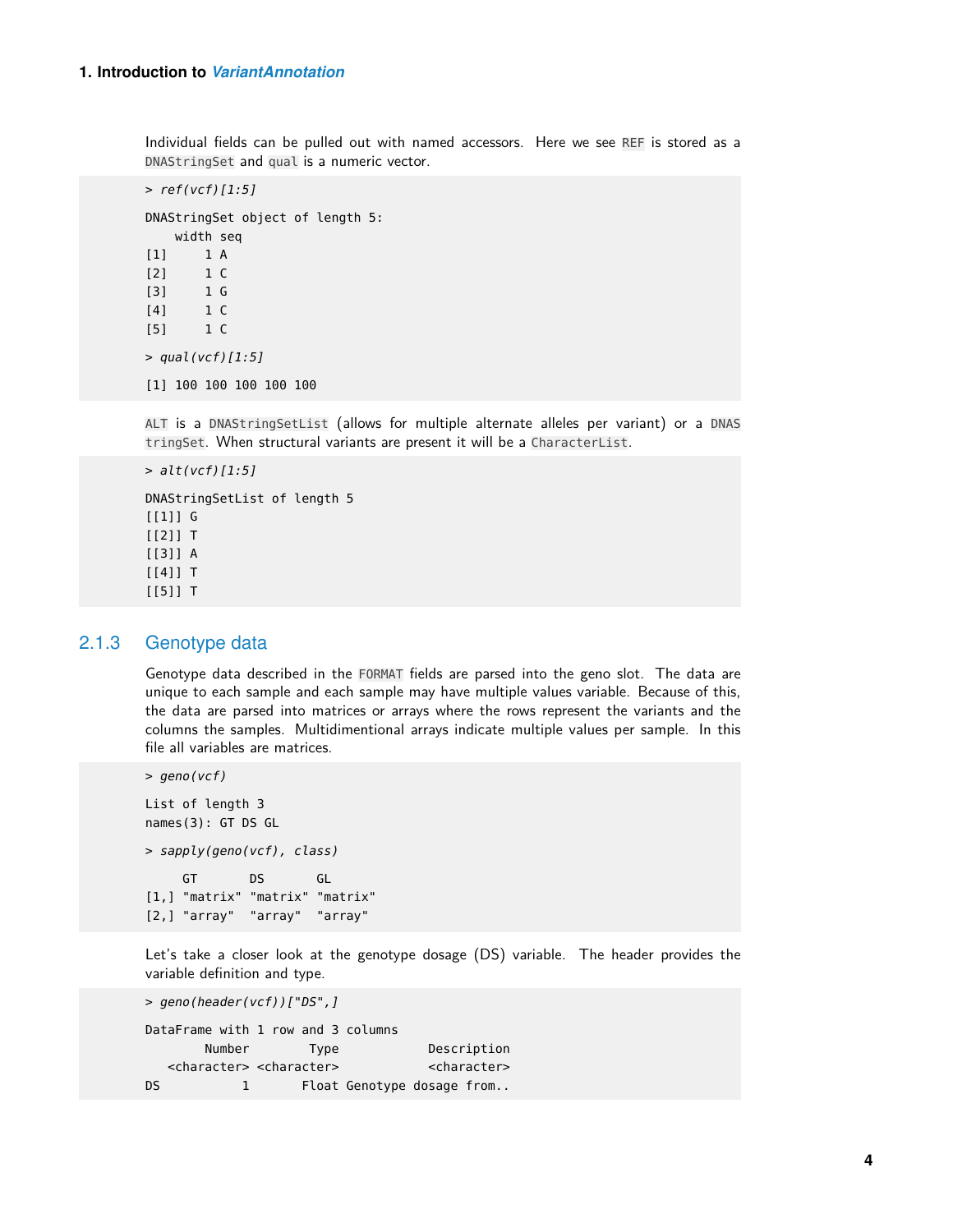These data are stored as a  $10376 \times 5$  matrix. Each of the five samples (columns) has a single value per variant location (row).

```
> DS <-geno(vcf)$DS
> dim(DS)[1] 10376 5
> DS[1:3,]
       HG00096 HG00097 HG00099 HG00100 HG00101
rs7410291 0 0 1 0 0
rs147922003 0 0 0 0 0
rs114143073 0 0 0 0 0
```
DS is also known as 'posterior mean genotypes' and range in value from [0, 2]. To get a sense of variable distribution, we compute a five number summary of the minimum, lower-hinge (first quartile), median, upper-hinge (third quartile) and maximum.

> fivenum(DS)

[1] 0 0 0 0 2

The majority of these values (86%) are zero.

```
> length(which(DS==0))/length(DS)
```
[1] 0.8621627

View the distribution of the non-zero values.

- $> hist(DS[DS != 0], breaks=seq(0, 2, by=0.05),$
- + main="DS non-zero values", xlab="DS")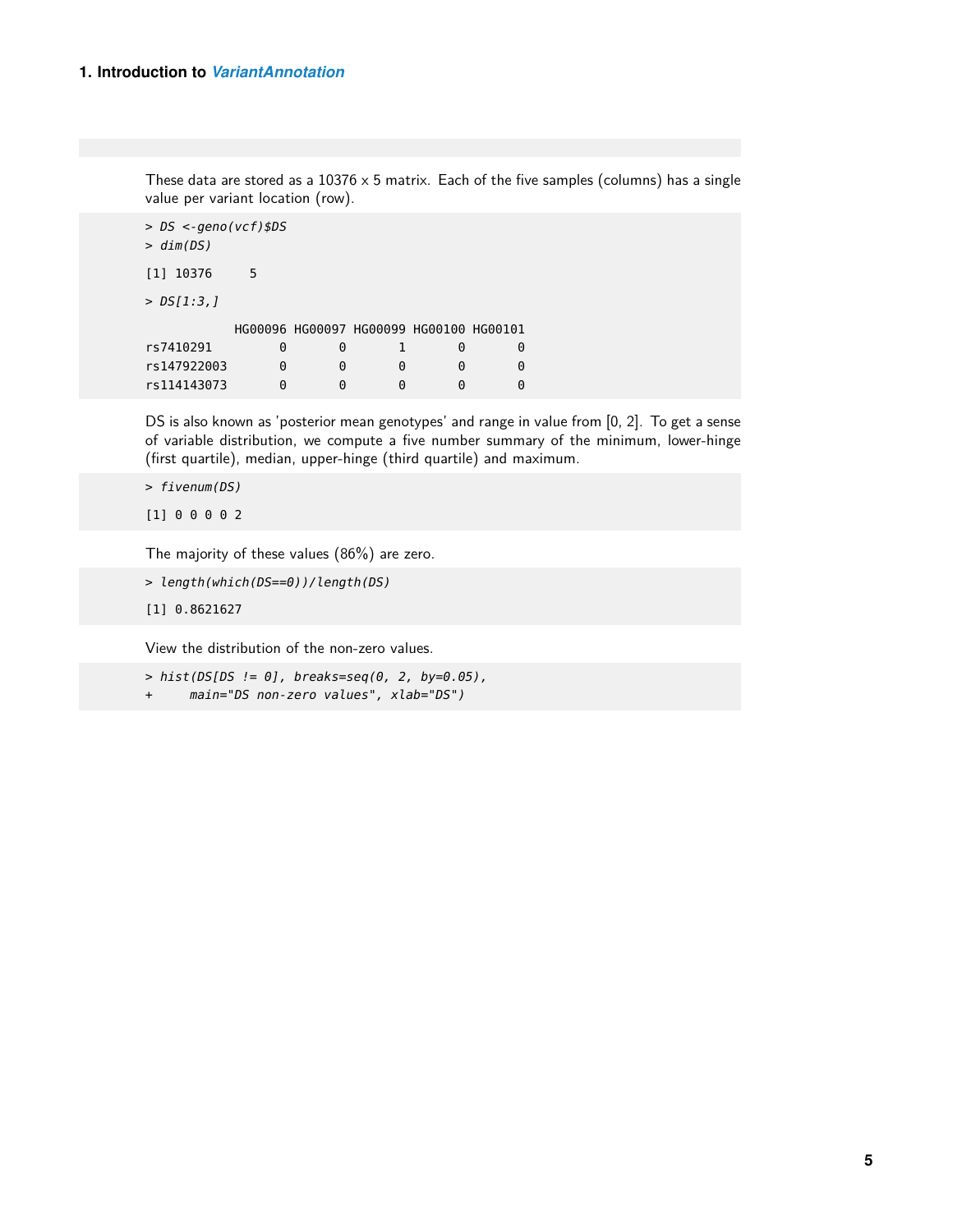

**DS non−zero values**

### 2.1.4 Info data

<span id="page-5-0"></span>In contrast to the genotype data, the info data are unique to the variant and the same across samples. All info variables are represented in a single DataFrame.

```
> info(vcf)[1:4, 1:5]
```

| DataFrame with 4 rows and 5 columns |        |         |                                                                                                     |           |              |
|-------------------------------------|--------|---------|-----------------------------------------------------------------------------------------------------|-----------|--------------|
|                                     | I DAF  | AVGPOST | RS <sub>0</sub>                                                                                     | ERATE     | <b>THFTA</b> |
|                                     |        |         | <numeric> <numeric> <numeric> <numeric> <numeric></numeric></numeric></numeric></numeric></numeric> |           |              |
| rs7410291                           | 0.3431 | 0.9890  | 0.9856                                                                                              | $2e - 03$ | 0.0005       |
| rs147922003                         | 0.0091 | 0.9963  | 0.8398                                                                                              | $5e - 04$ | 0.0011       |
| rs114143073                         | 0.0098 | 0.9891  | 0.5919                                                                                              | 7e-04     | 0.0008       |
| rs141778433                         | 0.0062 | 0.9950  | 0.6756                                                                                              | $9e - 04$ | 0.0003       |

We will use the info data to compare quality measures between novel (i.e., not in dbSNP) and known (i.e., in dbSNP) variants and the variant type present in the file. Variants with membership in dbSNP can be identified by using the appropriate SNPlocs package for hg19.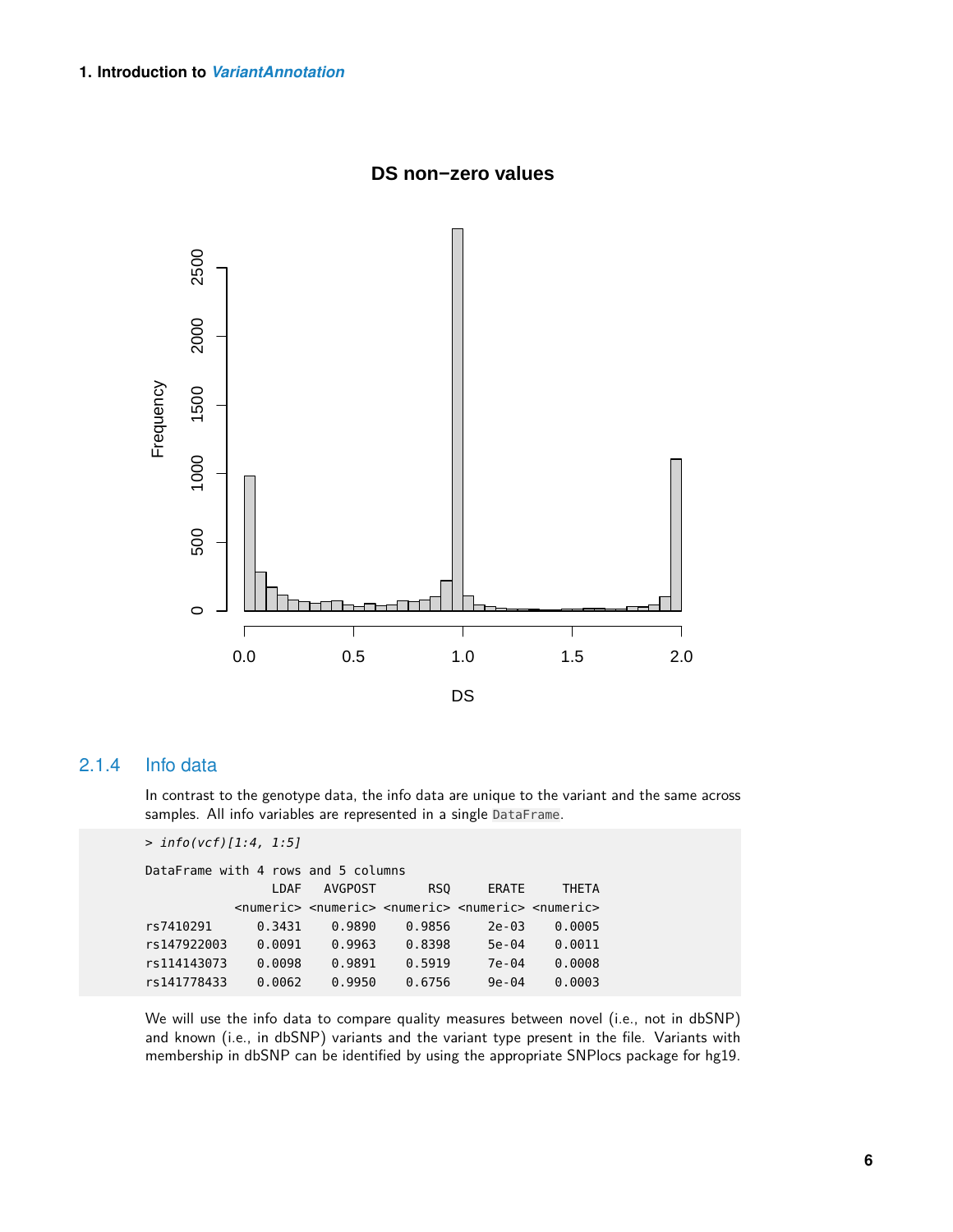```
> library(SNPlocs.Hsapiens.dbSNP.20101109)
> rd <- rowRanges(vcf)
> seqlevels(rd) <- "ch22"
> ch22snps <- getSNPlocs("ch22")
> dbsnpchr22 <- sub("rs", "", names(rd)) %in% ch22snps$RefSNP_id
> table(dbsnpchr22)
dbsnpchr22
FALSE TRUE
 6259 4117
```
Info variables of interest are 'VT', 'LDAF' and 'RSQ'. The header offers more details on these variables.

```
> info(header(vcf))[c("VT", "LDAF", "RSQ"),]
DataFrame with 3 rows and 3 columns
       Number Type Description
   <character> <character> <character>
VT 1 String indicates what type ..
LDAF 1 Float MLE Allele Frequency..
RSQ 1 Float Genotype imputation ..
```
Create a data frame of quality measures of interest ...

```
> metrics <- data.frame(QUAL=qual(vcf), inDbSNP=dbsnpchr22,
+ VT=info(vcf)$VT, LDAF=info(vcf)$LDAF, RSQ=info(vcf)$RSQ)
```
and visualize the distribution of qualities using ggplot2. For instance, genotype imputation quality is higher for the known variants in dbSNP.

```
> library(ggplot2)
```

```
> ggplot(metrics, aes(x=RSQ, fill=inDbSNP)) +
```

```
+ geom_density(alpha=0.5) +
```

```
+ scale_x_continuous(name="MaCH / Thunder Imputation Quality") +
```

```
+ scale_y_continuous(name="Density") +
```
+ theme(legend.position="top")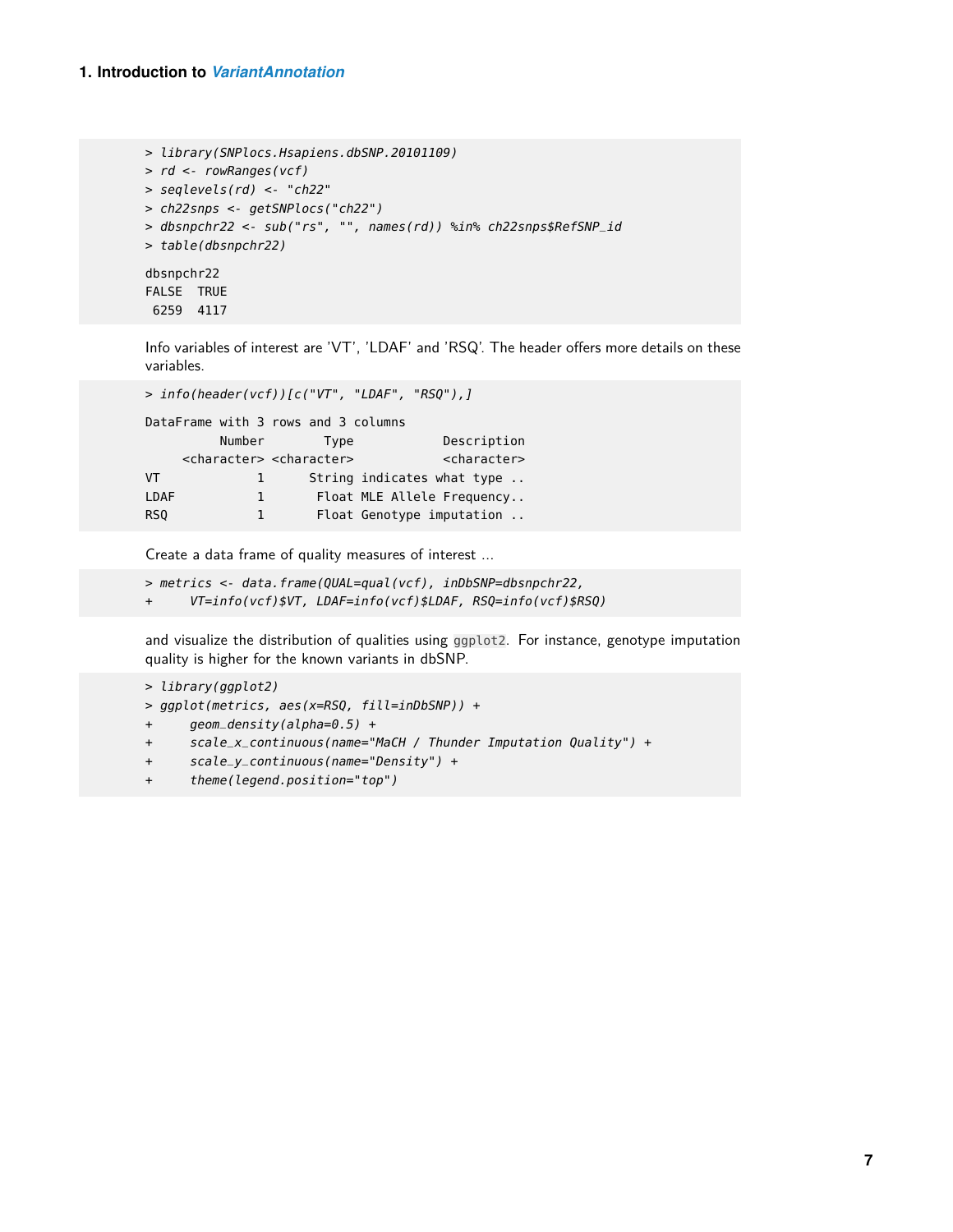

### 2.2 Import data subsets

<span id="page-7-1"></span><span id="page-7-0"></span>When working with large VCF files it may be more efficient to read in subsets of the data. This can be accomplished by selecting genomic coordinates (ranges) or by specific fields from the VCF file.

#### 2.2.1 Select genomic coordinates

To read in a portion of chromosome 22, create a GRanges with the regions of interest.

```
> rng <- GRanges(seqnames="22", ranges=IRanges(
+ start=c(50301422, 50989541),
+ end=c(50312106, 51001328),
+ names=c("gene_79087", "gene_644186")))
```
When ranges are specified, the VCF file must have an accompanying Tabix index file. See ?indexTabix for help creating an index.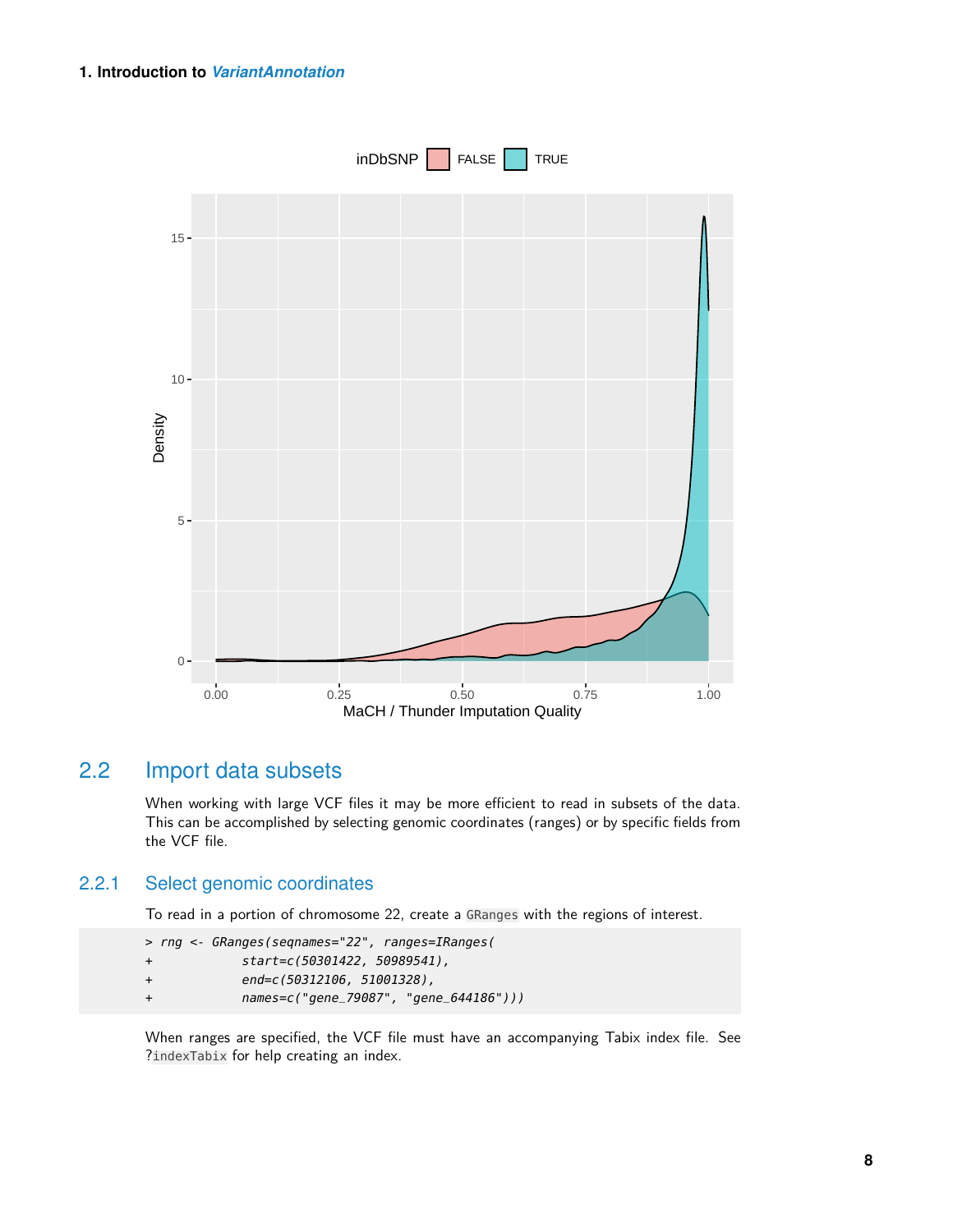> tab <- TabixFile(fl) > vcf\_rng <- readVcf(tab, "hg19", param=rng)

The paramRangesID column distinguishes which records came from which param range.

```
> head(rowRanges(vcf_rng), 3)
GRanges object with 3 ranges and 5 metadata columns:
             seqnames ranges strand | paramRangeID
               <Rle> <IRanges> <Rle> | <factor>
    rs114335781 22 50301422 * | gene_79087
      rs8135963 22 50301476 * | gene_79087
 22:50301488_C/T 22 50301488 * | gene_79087
                     REF ALT QUAL
             <DNAStringSet> <DNAStringSetList> <numeric>
    rs114335781 G A 100
      rs8135963 T C 100
 22:50301488_C/T C T 100
                FILTER
             <character>
    rs114335781 PASS
      rs8135963 PASS
 22:50301488_C/T PASS
 -------
 seqinfo: 1 sequence from hg19 genome; no seqlengths
```
### 2.2.2 Select VCF fields

<span id="page-8-0"></span>Data import can also be defined by the fixed, info and geno fields. Fields available for import are described in the header information. To view the header before reading in the data, use ScanVcfHeader.

```
> hdr <- scanVcfHeader(fl)
> ## e.g., INFO and GENO fields
> head(info(hdr), 3)
DataFrame with 3 rows and 3 columns
         Number Type Description
      <character> <character> <character>
LDAF 1 Float MLE Allele Frequency..
AVGPOST 1 Float Average posterior pr..
RSQ 1 Float Genotype imputation ..
> head(geno(hdr), 3)
DataFrame with 3 rows and 3 columns
      Number Type Description
  <character> <character> <character>
GT 1 String Genotype
DS 1 Float Genotype dosage from..
GL G Float Genotype Likelihoods
```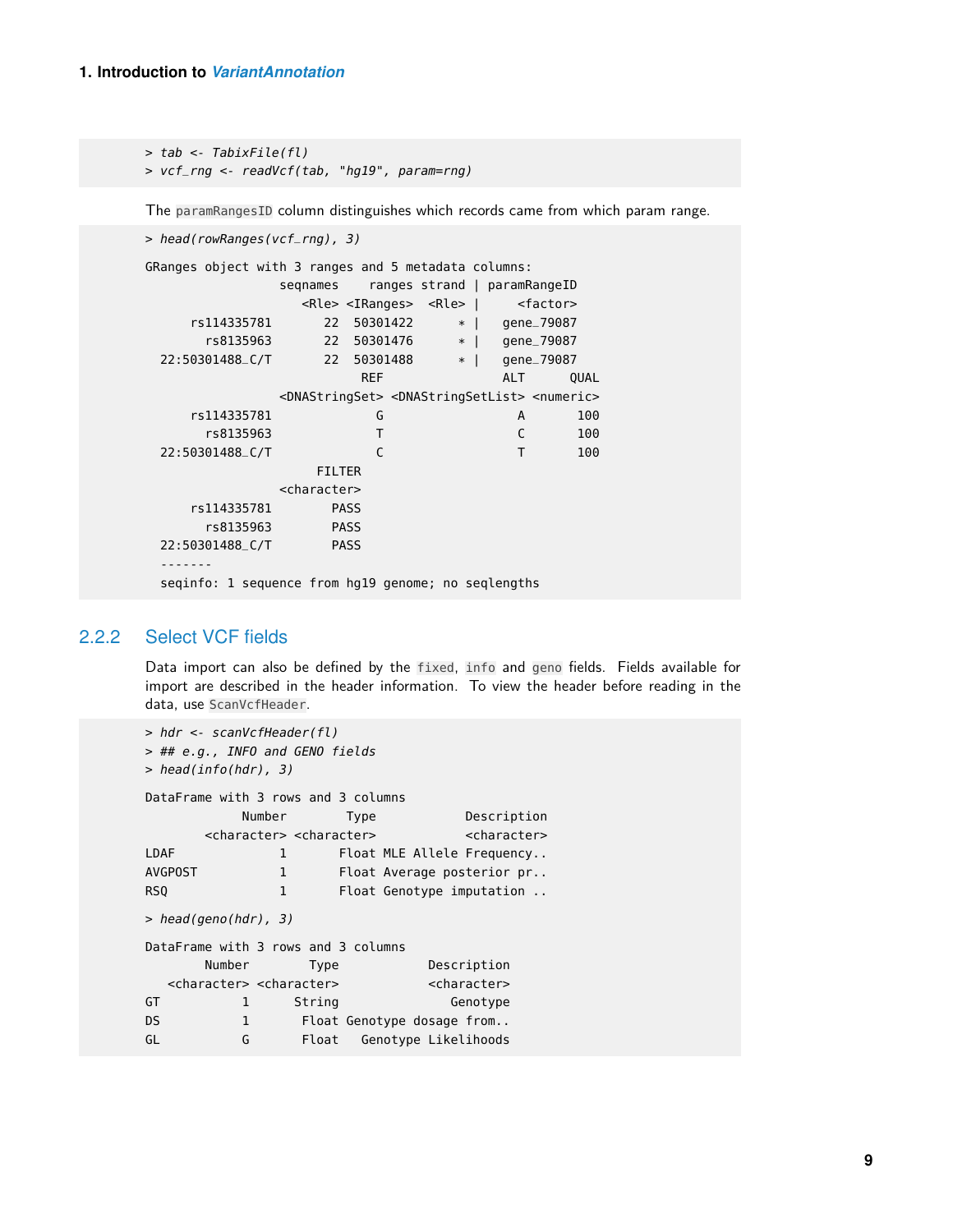<span id="page-9-0"></span>vcfSamples:

To subset on "LDAF" and "GT" we specify them as character vectors in the info and geno arguments to ScanVcfParam. This creates a ScanVcfParam object which is used as the param argument to readVcf.

```
> ## Return all 'fixed' fields, "LAF" from 'info' and "GT" from 'geno'
> svp <- ScanVcfParam(info="LDAF", geno="GT")
> vcf1 <- readVcf(fl, "hg19", svp)
> names(geno(vcf1))
[1] "GT"
```
To subset on both genomic coordinates and fields the ScanVcfParam object must contain both.

```
> svp_all <- ScanVcfParam(info="LDAF", geno="GT", which=rng)
> svp_all
class: ScanVcfParam
vcfWhich: 1 elements
vcfFixed: character() [All]
vcfInfo: LDAF
vcfGeno: GT
```
## 3 Locating variants in and around genes

Variant location with respect to genes can be identified with the **LocateVariants** function. Regions are specified in the region argument and can be one of the following constructors: CodingVariants, IntronVariants, FiveUTRVariants, ThreeUTRVariants, IntergenicVariants, SpliceSiteVariants or PromoterVariants. Location definitions are shown in Table [1.](#page-9-1)

<span id="page-9-1"></span>

| Location   | Details                                                                |
|------------|------------------------------------------------------------------------|
| coding     | falls within a coding region                                           |
| fiveUTR    | falls within a 5' untranslated region                                  |
| threeUTR   | falls within a 3' untranslated region                                  |
| intron     | falls within an intron region                                          |
| intergenic | does not fall within a transcript associated with a gene               |
| spliceSite | overlaps any portion of the first 2 or last 2 nucleotides of an intron |
| promoter   | falls within a promoter region of a transcript                         |

#### **Table 1: Variant locations**

For overlap methods to work properly the chromosome names (seqlevels) must be compatible in the objects being compared. The VCF data chromosome names are represented by number, i.e., '22', but the TxDb chromosome names are preceded with 'chr'. Seqlevels in the VCF can be modified with the seqlevels function.

- > library(TxDb.Hsapiens.UCSC.hg19.knownGene)
- > txdb <- TxDb.Hsapiens.UCSC.hg19.knownGene
- > seqlevels(vcf) <- "chr22"

```
> rd <- rowRanges(vcf)
```

```
> loc <- locateVariants(rd, txdb, CodingVariants())
```

```
> head(loc, 3)
```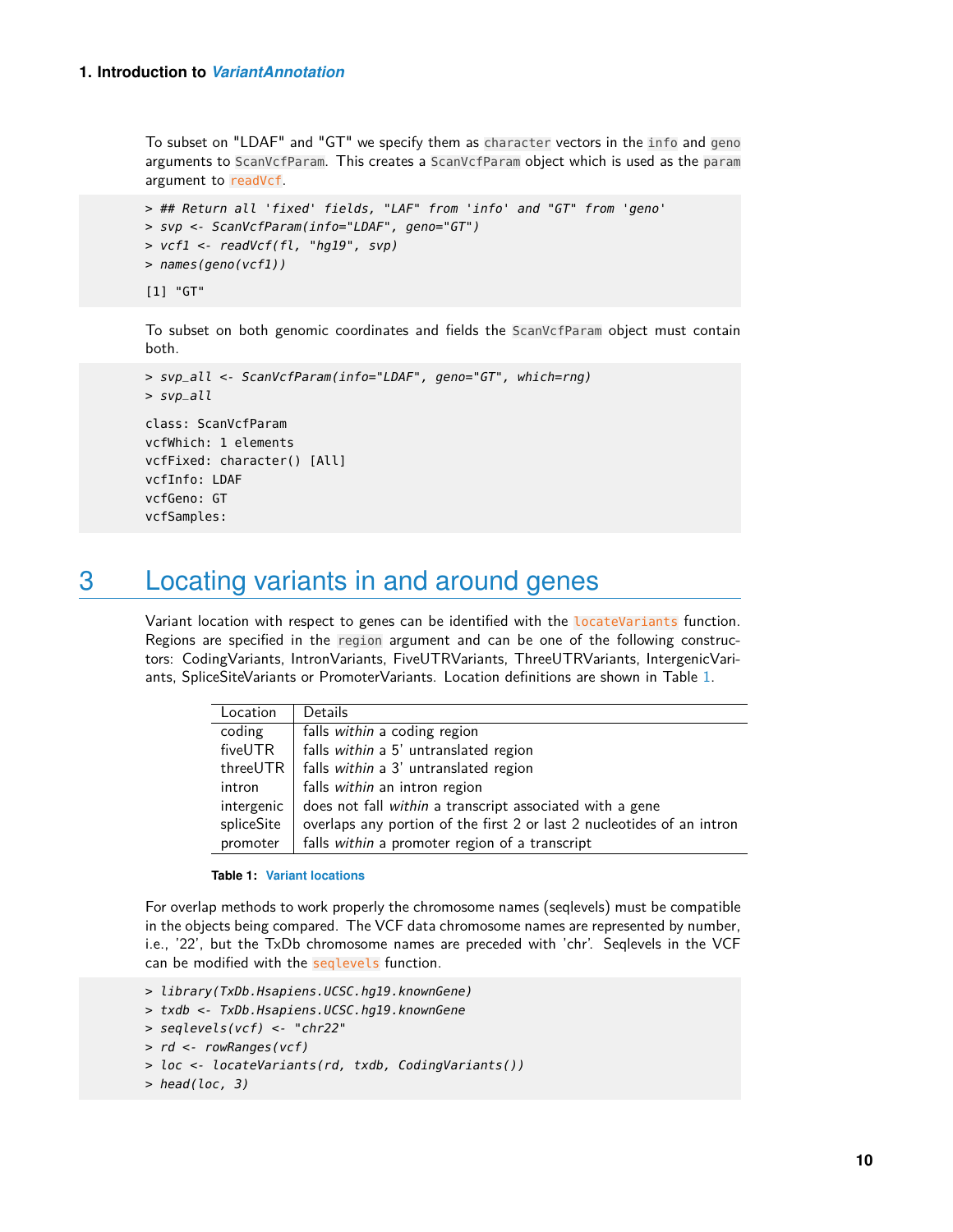```
GRanges object with 3 ranges and 9 metadata columns:
              seqnames ranges strand | LOCATION LOCSTART
                <Rle> <IRanges> <Rle> | <factor> <integer>
    rs114335781 chr22 50301422 - | coding 939
      rs8135963 chr22 50301476 - | coding 885
 22:50301488_C/T chr22 50301488 - | coding 873
                LOCEND QUERYID TXID CDSID
              <integer> <integer> <character> <IntegerList>
    rs114335781 939 24 75253 218562
      rs8135963 885 25 75253 218562
 22:50301488_C/T 873 26 75253 218562
                 GENEID PRECEDEID FOLLOWID
              <character> <CharacterList> <CharacterList>
    rs114335781 79087
      rs8135963 79087
 22:50301488_C/T 79087
 -------
 seqinfo: 1 sequence from an unspecified genome; no seqlengths
```
Locate variants in all regions with the AllVariants() constructor,

```
> allvar <- locateVariants(rd, txdb, AllVariants())
```
To answer gene-centric questions data can be summarized by gene reguardless of transcript.

```
> ## Did any coding variants match more than one gene?
> splt <- split(mcols(loc)$GENEID, mcols(loc)$QUERYID)
> table(sapply(splt, function(x) length(unique(x)) > 1))
FALSE TRUE
  965 15
> ## Summarize the number of coding variants by gene ID.
> splt <- split(mcols(loc)$QUERYID, mcols(loc)$GENEID)
> head(sapply(splt, function(x) length(unique(x))), 3)
113730 1890 23209
    22 15 30
```
## <span id="page-10-0"></span>4 Amino acid coding changes

predictCoding computes amino acid coding changes for non-synonymous variants. Only ranges in query that overlap with a coding region in the subject are considered. Reference sequences are retrieved from either a BSgenome or fasta file specified in seqSource. Variant sequences are constructed by substituting, inserting or deleting values in the varAllele column into the reference sequence. Amino acid codes are computed for the variant codon sequence when the length is a multiple of 3.

The query argument to predictCoding can be a GRanges or VCF. When a GRanges is supplied the varAllele argument must be specified. In the case of a VCF, the alternate alleles are taken from alt(<VCF>) and the varAllele argument is not specified.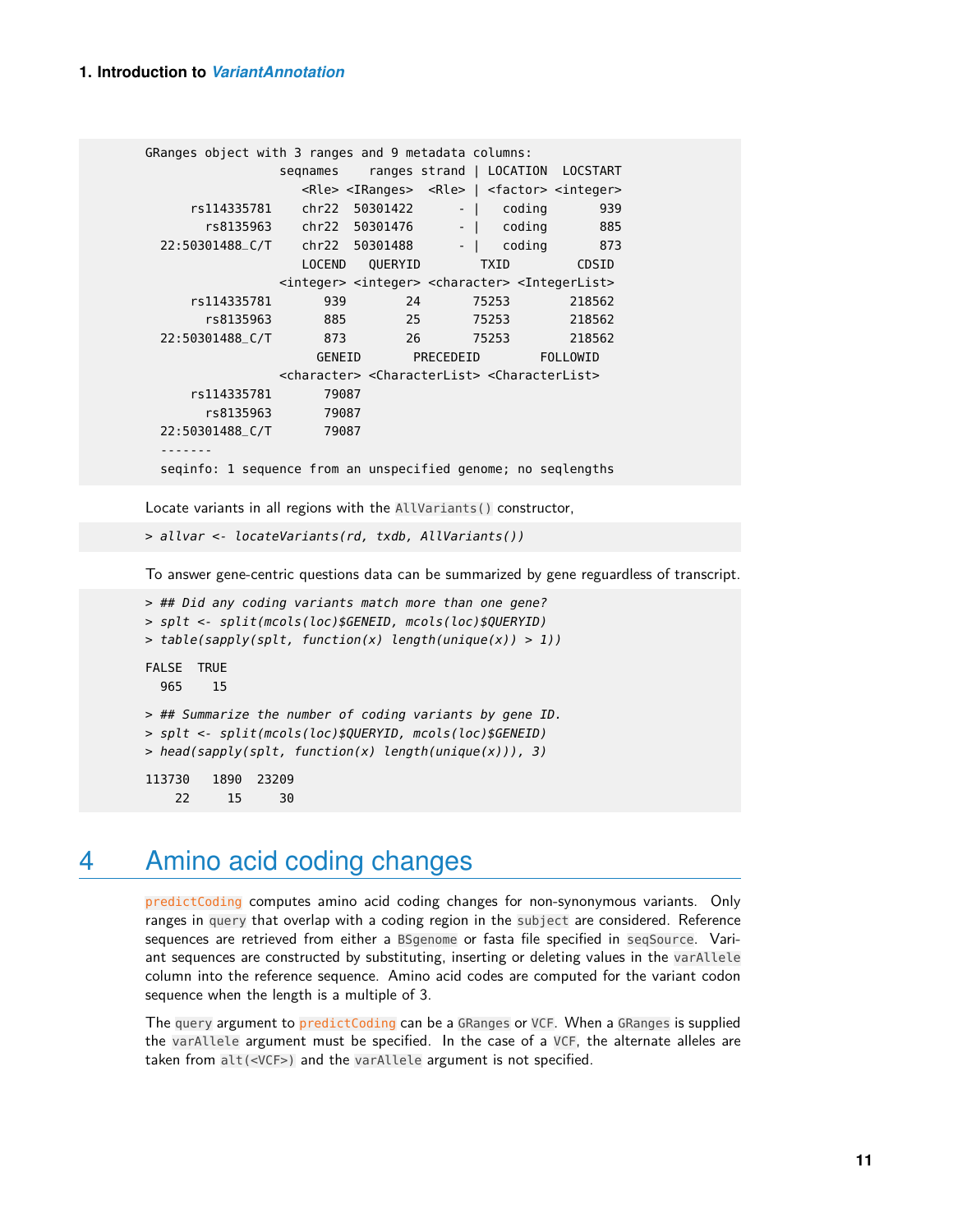The result is a modified query containing only variants that fall within coding regions. Each row represents a variant-transcript match so more than one row per original variant is possible.

```
> library(BSgenome.Hsapiens.UCSC.hg19)
> coding <- predictCoding(vcf, txdb, seqSource=Hsapiens)
> coding[5:7]GRanges object with 3 ranges and 17 metadata columns:
            seqnames ranges strand | paramRangeID
              <Rle> <IRanges> <Rle> | <factor>
 22:50301584_C/T chr22 50301584 - | NA
    rs114264124 chr22 50302962 - | NA
    rs149209714 chr22 50302995 - | NA
                   REF ALT OUAL
            <DNAStringSet> <DNAStringSetList> <numeric>
 22:50301584_C/T C T 100
    rs114264124 C T 100
    rs149209714 C G 100
               FILTER varAllele CDSLOC PROTEINLOC
            <character> <DNAStringSet> <IRanges> <IntegerList>
 22:50301584_C/T PASS A 777 259
    rs114264124 PASS A 698 233
    rs149209714 PASS C 665 222
             QUERYID TXID CDSID GENEID
            <integer> <character> <IntegerList> <character>
 22:50301584_C/T 28 75253 218562 79087
    rs114264124 57 75253 218563 79087
    rs149209714 58 75253 218563 79087
             CONSEQUENCE REFCODON VARCODON
               <factor> <DNAStringSet> <DNAStringSet>
 22:50301584_C/T synonymous CCG CCA
    rs114264124 nonsynonymous CGG CAG
    rs149209714 nonsynonymous GGA GCA
                 REFAA VARAA
            <AAStringSet> <AAStringSet>
 22:50301584_C/T P P
    rs114264124 R Q
    rs149209714 G A
 -------
 seqinfo: 1 sequence from hg19 genome; no seqlengths
```
Using variant rs114264124 as an example, we see varAllele A has been substituted into the refCodon CGG to produce varCodon CAG. The refCodon is the sequence of codons necessary to make the variant allele substitution and therefore often includes more nucleotides than indicated in the range (i.e. the range is 50302962, 50302962, width of 1). Notice it is the second position in the refCodon that has been substituted. This position in the codon, the position of substitution, corresponds to genomic position 50302962. This genomic position maps to position 698 in coding region-based coordinates and to triplet 233 in the protein. This is a non-synonymous coding variant where the amino acid has changed from  $R(Arg)$  to  $Q$  (Gln).

When the resulting varCodon is not a multiple of 3 it cannot be translated. The consequence is considered a frameshift and varAA will be missing.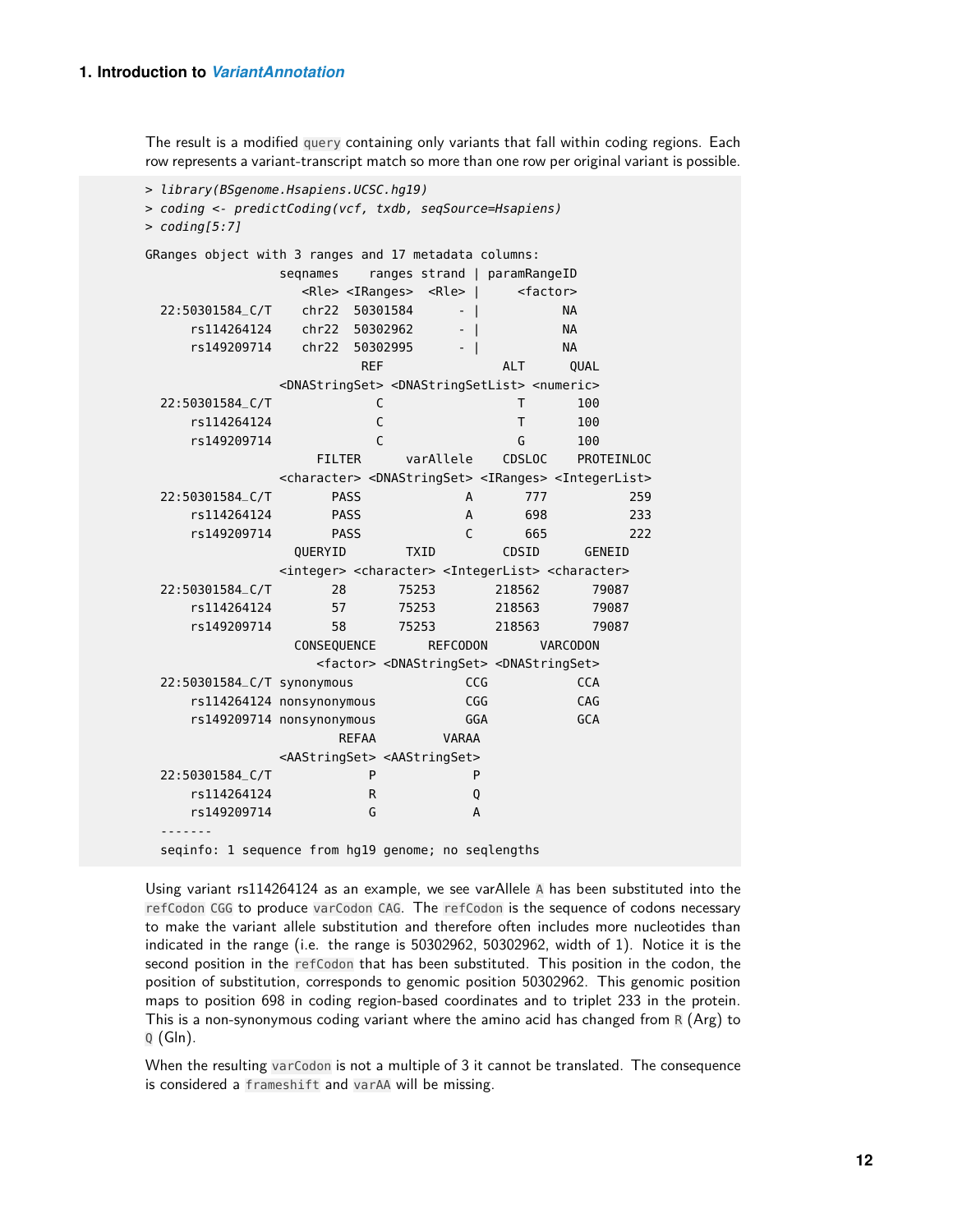```
> ## CONSEQUENCE is 'frameshift' where translation is not possible
> coding[mcols(coding)$CONSEQUENCE == "frameshift"]
GRanges object with 2 ranges and 17 metadata columns:
                 segnames ranges strand | paramRangeID
                   <Rle> <IRanges> <Rle> | <factor>
 22:50317001_G/GCACT chr22 50317001 + | NA
 22:50317001_G/GCACT chr22 50317001 + | NA
                         REF ALT QUAL
                 <DNAStringSet> <DNAStringSetList> <numeric>
 22:50317001_G/GCACT G GCACT 233
 22:50317001_G/GCACT G GCACT 233
                    FILTER varAllele CDSLOC
                 <character> <DNAStringSet> <IRanges>
 22:50317001_G/GCACT PASS GCACT 808
 22:50317001_G/GCACT PASS GCACT 628
                   PROTEINLOC QUERYID TXID CDSID
                 <IntegerList> <integer> <character> <IntegerList>
 22:50317001_G/GCACT 270 359 74357 216303
 22:50317001_G/GCACT 210 359 74358 216303
                    GENEID CONSEQUENCE REFCODON
                 <character> <factor> <DNAStringSet>
 22:50317001_G/GCACT 79174 frameshift GCC
 22:50317001_G/GCACT 79174 frameshift GCC
                     VARCODON REFAA VARAA
                 <DNAStringSet> <AAStringSet> <AAStringSet>
 22:50317001_G/GCACT GCACTCC
 22:50317001_G/GCACT GCACTCC
 -------
 seqinfo: 1 sequence from hg19 genome; no seqlengths
```
## <span id="page-12-0"></span>5 SIFT and PolyPhen Databases

From predictCoding we identified the amino acid coding changes for the non-synonymous variants. For this subset we can retrieve predictions of how damaging these coding changes may be. SIFT (Sorting Intolerant From Tolerant) and PolyPhen (Polymorphism Phenotyping) are methods that predict the impact of amino acid substitution on a human protein. The SIFT method uses sequence homology and the physical properties of amino acids to make predictions about protein function. PolyPhen uses sequence-based features and structural information characterizing the substitution to make predictions about the structure and function of the protein.

Collated predictions for specific dbSNP builds are available as downloads from the SIFT and PolyPhen web sites. These results have been packaged into SIFT. Hsapiens.dbSNP132.db and PolyPhen. Hapiens.dbSNP131.db and are designed to be searched by rsid. Variants that are in dbSNP can be searched with these database packages. When working with novel variants, SIFT and PolyPhen must be called directly. See references for home pages.

Identify the non-synonymous variants and obtain the rsids.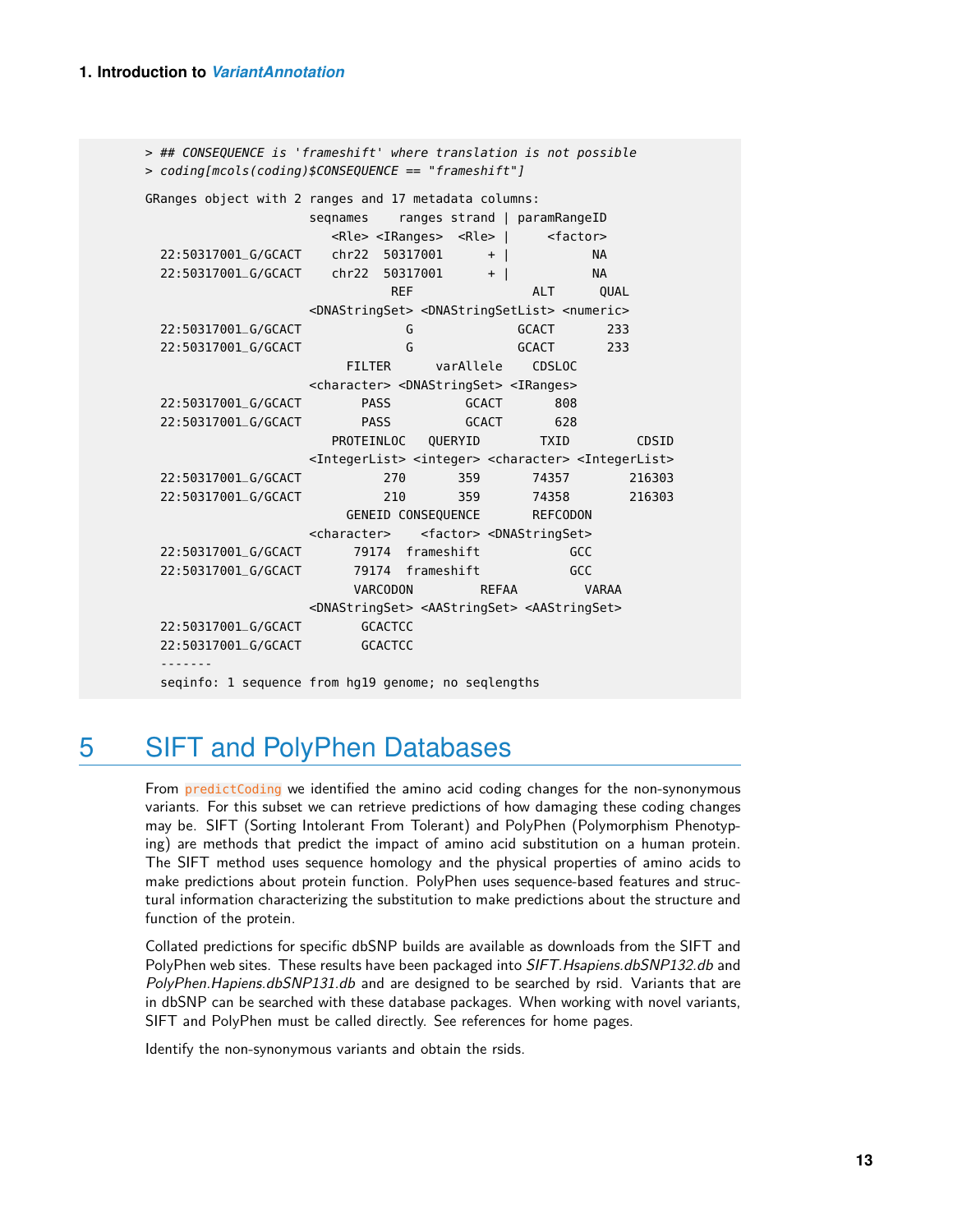```
> nms <- names(coding)
```

```
> idx <- mcols(coding)$CONSEQUENCE == "nonsynonymous"
```

```
> nonsyn <- coding[idx]
```

```
> names(nonsyn) <- nms[idx]
```

```
> rsids <- unique(names(nonsyn)[grep("rs", names(nonsyn), fixed=TRUE)])
```
Detailed descriptions of the database columns can be found with ?SIFTDbColumns and ?PolyPhenD bColumns. Variants in these databases often contain more than one row per variant. The variant may have been reported by multiple sources and therefore the source will differ as well as some of the other variables.

It is important to keep in mind the pre-computed predictions in the SIFT and PolyPhen packages are based on specific gene models. SIFT is based on Ensembl and PolyPhen on UCSC Known Gene. The TxDb we used to identify the coding snps was based on UCSC Known Gene so we will use PolyPhen for predictions. PolyPhen provides predictions using two different training datasets and has considerable information about 3D protein structure. See ?PolyPhenDbColumns or the PolyPhen web site listed in the references for more details.

Query the PolyPhen database,

```
> library(PolyPhen.Hsapiens.dbSNP131)
> pp <- select(PolyPhen.Hsapiens.dbSNP131, keys=rsids,
+ cols=c("TRAININGSET", "PREDICTION", "PPH2PROB"))
> head(pp[!is.na(pp$PREDICTION), ])
```

```
RSID TRAININGSET OSNPID OACC OPOS OAA1 OAA2 SNPID
13 rs8139422 humdiv rs8139422 Q6UXH1-5 182 D E rs8139422
14 rs8139422 humvar rs8139422 <NA> <NA> <NA> <NA> rs8139422
15 rs74510325 humdiv rs74510325 Q6UXH1-5 189 R G rs74510325
16 rs74510325 humvar rs74510325 <NA> <NA> <NA> <NA> rs74510325
21 rs73891177 humdiv rs73891177 Q6UXH1-5 207 P A rs73891177
22 rs73891177 humvar rs73891177 <NA> <NA> <NA> <NA> rs73891177
      ACC POS AA1 AA2 NT1 NT2 PREDICTION BASEDON EFFECT
13 Q6UXH1-5 182 D E T A possibly damaging alignment <NA>
14 Q6UXH1-5 182 D E <NA> <NA> possibly damaging <NA> <NA>
15 Q6UXH1-5 189 R G C G possibly damaging alignment <NA>
16 Q6UXH1-5 189 R G <NA> <NA> possibly damaging <NA> <NA>
21 Q6UXH1-5 207 P A C G benign alignment <NA>
22 Q6UXH1-5 207 P A <NA> <NA> benign <NA> <NA>
  PPH2CLASS PPH2PROB PPH2FPR PPH2TPR PPH2FDR SITE REGION PHAT DSCORE
13 neutral 0.228 0.156 0.892 0.258 <NA> <NA> <NA> 0.951
14 <NA> 0.249 0.341 0.874 <NA> <NA> <NA> <NA> <NA>
15 neutral 0.475 0.131 0.858 0.233 <NA> <NA> <NA> 1.198
16 <NA> 0.335 0.311 0.851 <NA> <NA> <NA> <NA> <NA>
21 neutral 0.001 0.86 0.994 0.61 <NA> <NA> <NA> -0.225
22 <NA> 0.005 0.701 0.981 <NA> <NA> <NA> <NA> <NA>
  SCORE1 SCORE2 NOBS NSTRUCT NFILT PDBID PDBPOS PDBCH IDENT LENGTH
13 1.382 0.431 37 0 <NA> <NA> <NA> <NA> <NA> <NA>
14 <NA> <NA> <NA> <NA> <NA> <NA> <NA> <NA> <NA> <NA>
15 1.338 0.14 36 0 <NA> <NA> <NA> <NA> <NA> <NA>
16 <NA> <NA> <NA> <NA> <NA> <NA> <NA> <NA> <NA> <NA>
21 -0.45 -0.225 1 0 <NA> <NA> <NA> <NA> <NA> <NA>
22 <NA> <NA> <NA> <NA> <NA> <NA> <NA> <NA> <NA> <NA>
```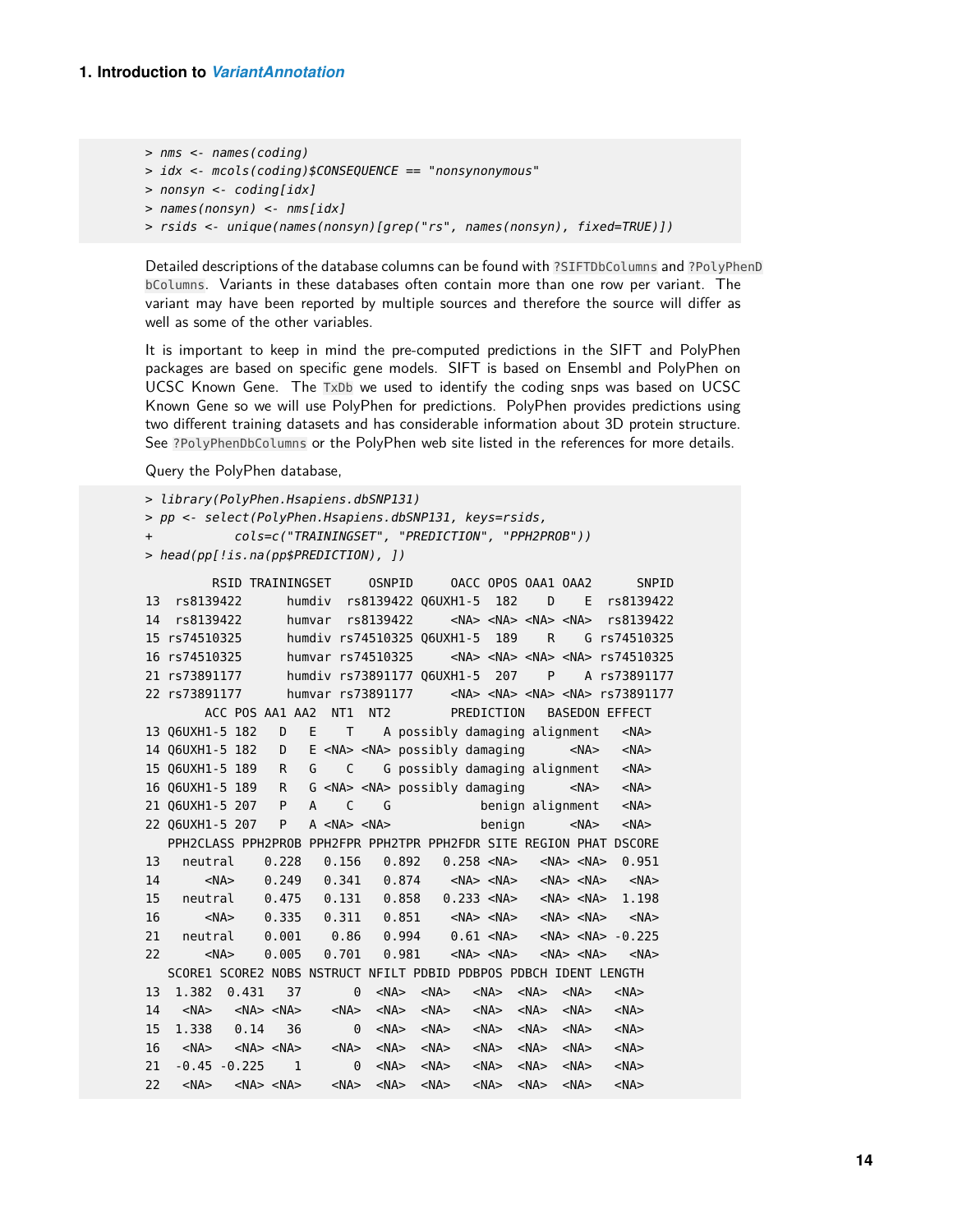|    |                  | NORMACC SECSTR MAPREG DVOL DPROP BFACT HBONDS AVENHET MINDHET     |                                                                       |  |           |                                              |                                                    |                     |
|----|------------------|-------------------------------------------------------------------|-----------------------------------------------------------------------|--|-----------|----------------------------------------------|----------------------------------------------------|---------------------|
|    | 13<br>$<$ NA $>$ |                                                                   | <na> <na> <na> <na> <na> <na> <na></na></na></na></na></na></na></na> |  |           |                                              | <na><br/><math>&lt;</math>NA<math>&gt;</math></na> |                     |
| 14 |                  |                                                                   |                                                                       |  |           |                                              | $<$ NA $>$                                         |                     |
| 15 |                  |                                                                   |                                                                       |  |           |                                              | $<$ NA $>$                                         |                     |
| 16 |                  |                                                                   |                                                                       |  |           |                                              | $<$ NA $>$                                         |                     |
| 21 | $<$ NA $>$       |                                                                   |                                                                       |  |           |                                              | $<$ NA $>$                                         |                     |
| 22 |                  |                                                                   |                                                                       |  |           |                                              | <na></na>                                          |                     |
|    |                  | AVENINT MINDINT AVENSIT MINDSIT TRANSV CODPOS CPG MINDJNC PFAMHIT |                                                                       |  |           |                                              |                                                    |                     |
| 13 | $<$ NA $>$       |                                                                   | <na> <na></na></na>                                                   |  | $<$ NA> 1 | $2 \qquad \qquad \theta$                     | <na></na>                                          | $<$ NA $>$          |
| 14 | $<$ NA $>$       |                                                                   | <na> <na> <na> <na> <na> <na> <na></na></na></na></na></na></na></na> |  |           |                                              | <na></na>                                          | $<$ NA $>$          |
| 15 | $<$ NA $>$       |                                                                   | <na> <na> <na> 1</na></na></na>                                       |  |           | $\begin{array}{ccc} & & 0 & & 1 \end{array}$ |                                                    | <na> <na></na></na> |
| 16 |                  |                                                                   |                                                                       |  |           |                                              |                                                    | $<$ NA $>$          |
| 21 | $<$ NA $>$       |                                                                   | <na> <na> <na> 1</na></na></na>                                       |  |           |                                              | 0 0 <na></na>                                      | ≺NA>                |
| 22 | $<$ NA $>$       |                                                                   |                                                                       |  |           |                                              |                                                    |                     |
|    |                  | IDPMAX IDPSNP IDOMIN COMMENTS                                     |                                                                       |  |           |                                              |                                                    |                     |
|    |                  | 13 18.261 18.261 48.507 chr22:50315363_CA                         |                                                                       |  |           |                                              |                                                    |                     |
| 14 | $<$ NA $>$       |                                                                   |                                                                       |  |           |                                              |                                                    |                     |
|    |                  | 15 19.252 19.252 63.682 chr22:50315382_CG                         |                                                                       |  |           |                                              |                                                    |                     |
| 16 |                  |                                                                   |                                                                       |  |           |                                              |                                                    |                     |
| 21 |                  | 1.919 <na> 60.697 chr22:50315971_CG</na>                          |                                                                       |  |           |                                              |                                                    |                     |
| 22 |                  |                                                                   |                                                                       |  |           |                                              |                                                    |                     |

## <span id="page-14-0"></span>6 Other operations

### 6.1 Create a SnpMatrix

<span id="page-14-1"></span>The 'GT' element in the FORMAT field of the VCF represents the genotype. These data can be converted into a SnpMatrix object which can then be used with the functions offered in snpStats and other packages making use of the SnpMatrix class.

The genotypeToSnpMatrix function converts the genotype calls in geno to a SnpMatrix. No dbSNP package is used in this computation. The return value is a named list where 'genotypes' is a SnpMatrix and 'map' is a DataFrame with SNP names and alleles at each loci. The ignore column in 'map' indicates which variants were set to NA (missing) because they met one or more of the following criteria,

- variants with  $>1$  ALT allele are set to NA
- only single nucleotide variants are included; others are set to NA
- only diploid calls are included; others are set to NA

See ?genotypeToSnpMatrix for more details.

```
> res <- genotypeToSnpMatrix(vcf)
> res
$genotypes
A SnpMatrix with 5 rows and 10376 columns
Row names: HG00096 ... HG00101
Col names: rs7410291 ... rs114526001
```
\$map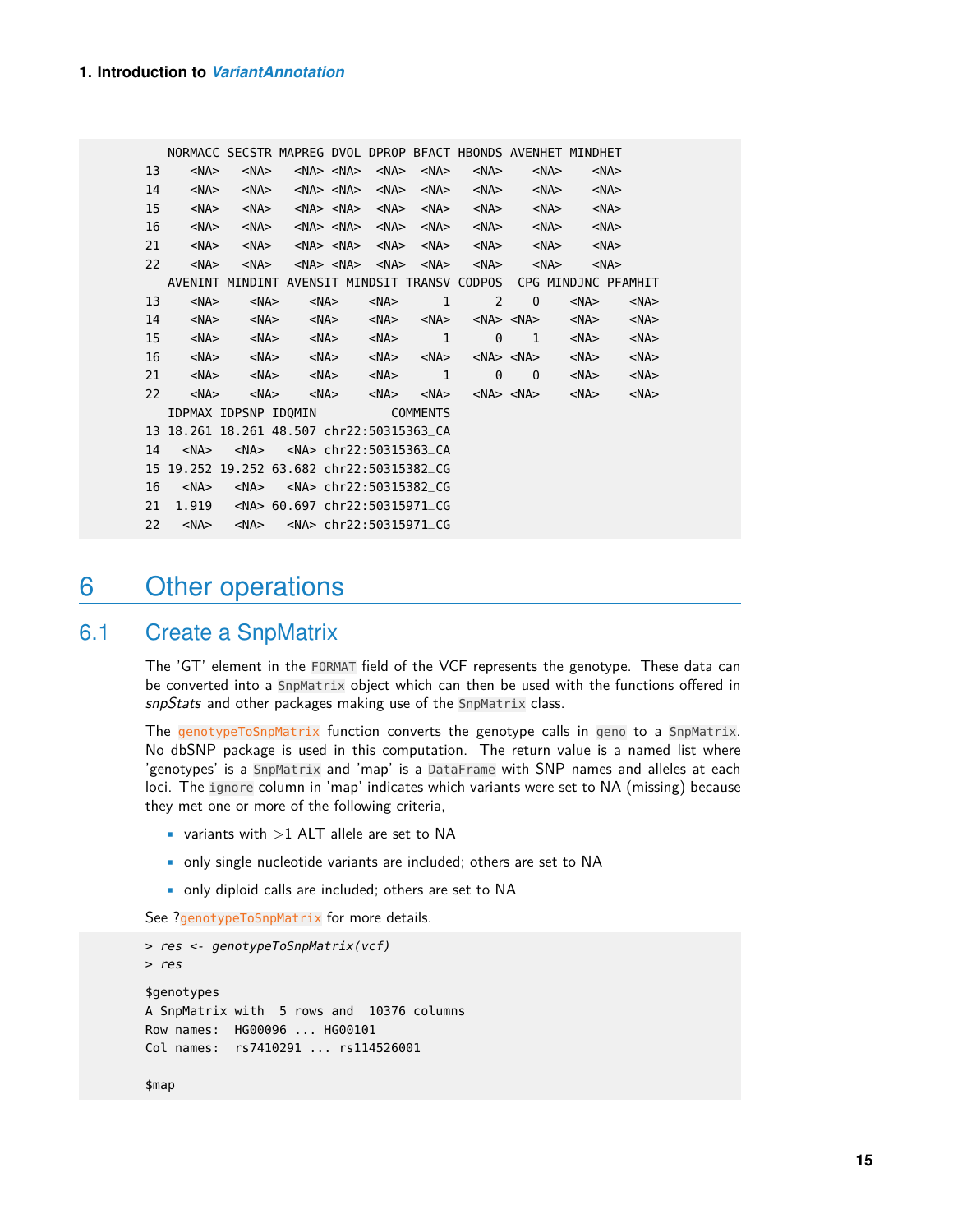|              |                   | DataFrame with 10376 rows and 4 columns |                                                                                                                 |              |  |
|--------------|-------------------|-----------------------------------------|-----------------------------------------------------------------------------------------------------------------|--------------|--|
|              |                   | snp.names allele.1                      | allele.2                                                                                                        | ignore       |  |
|              |                   |                                         | <character> <dnastringset> <dnastringsetlist> <logical></logical></dnastringsetlist></dnastringset></character> |              |  |
| $\mathbf{1}$ | rs7410291         | A                                       | G                                                                                                               | <b>FALSE</b> |  |
| 2            | rs147922003       | C                                       | Т                                                                                                               | <b>FALSE</b> |  |
| 3            | rs114143073       | G                                       | A                                                                                                               | <b>FALSE</b> |  |
| 4            | rs141778433       | C                                       | T                                                                                                               | <b>FALSE</b> |  |
| 5            | rs182170314       | C                                       | т                                                                                                               | <b>FALSE</b> |  |
| $\cdots$     | $\cdots$          | $\cdots$                                | $\cdots$                                                                                                        | $\cdots$     |  |
|              | 10372 rs187302552 | A                                       | G                                                                                                               | <b>FALSE</b> |  |
|              | 10373 rs9628178   | A                                       | G                                                                                                               | <b>FALSE</b> |  |
|              | 10374 rs5770892   | A                                       | G                                                                                                               | <b>FALSE</b> |  |
|              | 10375 rs144055359 | G                                       | A                                                                                                               | <b>FALSE</b> |  |
|              | 10376 rs114526001 | G                                       |                                                                                                                 | <b>FALSE</b> |  |

In the map DataFrame, allele.1 represents the reference allele and allele.2 is the alternate allele.

```
> allele2 <- res$map[["allele.2"]]
> ## number of alternate alleles per variant
> unique(elementNROWS(allele2))
```
#### [1] 1

In addition to the called genotypes, genotype likelihoods or probabilities can also be converted to a SnpMatrix, using the snpStats encoding of posterior probabilities as byte values. To use the values in the 'GL' or 'GP' FORMAT field instead of the called genotypes, use the uncertain=TRUE option in genotypeToSnpMatrix.

```
> fl.gl <- system.file("extdata", "gl_chr1.vcf", package="VariantAnnotation")
> vcf.gl <- readVcf(fl.gl, "hg19")
> geno(vcf.gl)
List of length 3
names(3): GT DS GL
> ## Convert the "GL" FORMAT field to a SnpMatrix
> res <- genotypeToSnpMatrix(vcf.gl, uncertain=TRUE)
> res
$genotypes
A SnpMatrix with 85 rows and 9 columns
Row names: NA06984 ... NA12890
Col names: rs58108140 ... rs200430748
$map
DataFrame with 9 rows and 4 columns
   snp.names allele.1 allele.2 ignore
 <character> <DNAStringSet> <DNAStringSetList> <logical>
1 rs58108140       G           A FALSE
2 rs189107123 C TRUE
3 rs180734498 C T FALSE
4 rs144762171 G TRUE
5 rs201747181 TC TRUE
```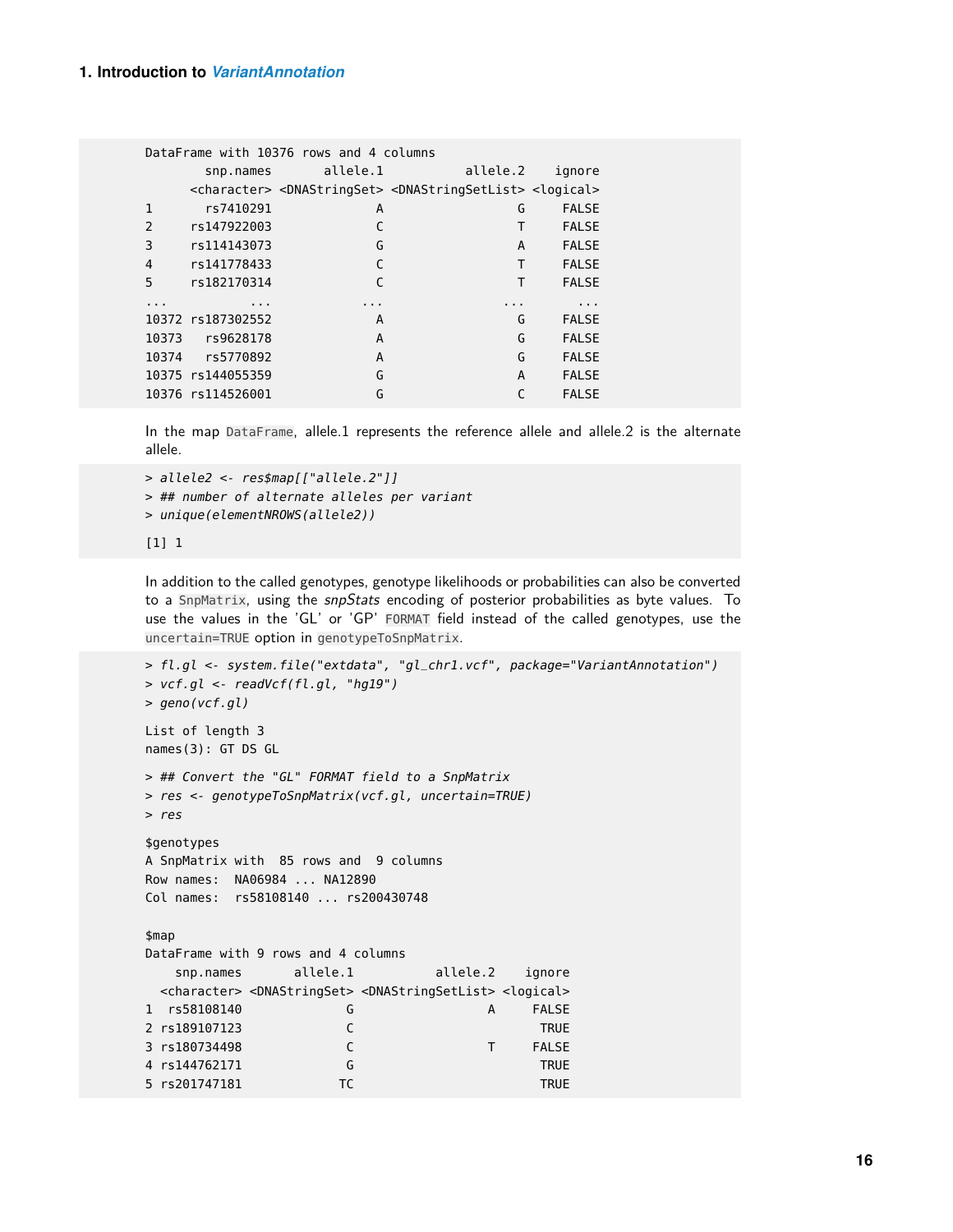6 rs151276478 T T TRUE 7 rs140337953 G T FALSE 8 rs199681827 C TRUE 9 rs200430748 G TRUE > t(as(res\$genotype, "character"))[c(1,3,7), 1:5] NA06984 NA06986 NA06989 NA06994 NA07000 rs58108140 "Uncertain" "Uncertain" "A/B" "Uncertain" "Uncertain" rs180734498 "Uncertain" "Uncertain" "Uncertain" "Uncertain" "Uncertain" rs140337953 "Uncertain" "Uncertain" "Uncertain" "Uncertain" "Uncertain" > ## Compare to a SnpMatrix created from the "GT" field > res.gt <- genotypeToSnpMatrix(vcf.gl, uncertain=FALSE) > t(as(res.gt\$genotype, "character"))[c(1,3,7), 1:5] NA06984 NA06986 NA06989 NA06994 NA07000 rs58108140 "A/B" "A/B" "A/B" "A/A" "A/A" rs180734498 "A/B" "A/A" "A/A" "A/A" "A/B" rs140337953 "B/B" "B/B" "A/B" "B/B" "A/B" > ## What are the original likelihoods for rs58108140? > geno(vcf.gl)\$GL["rs58108140", 1:5] \$NA06984 [1] -4.70 -0.58 -0.13 \$NA06986 [1] -1.15 -0.10 -0.84 \$NA06989 [1] -2.05 0.00 -3.27 \$NA06994 [1] -0.48 -0.48 -0.48 \$NA07000 [1] -0.28 -0.44 -0.96

<span id="page-16-0"></span>For variant rs58108140 in sample NA06989, the "A/B" genotype is much more likely than the others, so the SnpMatrix object displays the called genotype.

### 6.2 Write out VCF files

A VCF file can be written out from data stored in a VCF class.

```
> fl <- system.file("extdata", "ex2.vcf", package="VariantAnnotation")
> out1.vcf <- tempfile()
> out2.vcf <- tempfile()
> in1 <- readVcf(fl, "hg19")
> writeVcf(in1, out1.vcf)
> in2 <- readVcf(out1.vcf, "hg19")
> writeVcf(in2, out2.vcf)
> in3 <- readVcf(out2.vcf, "hg19")
```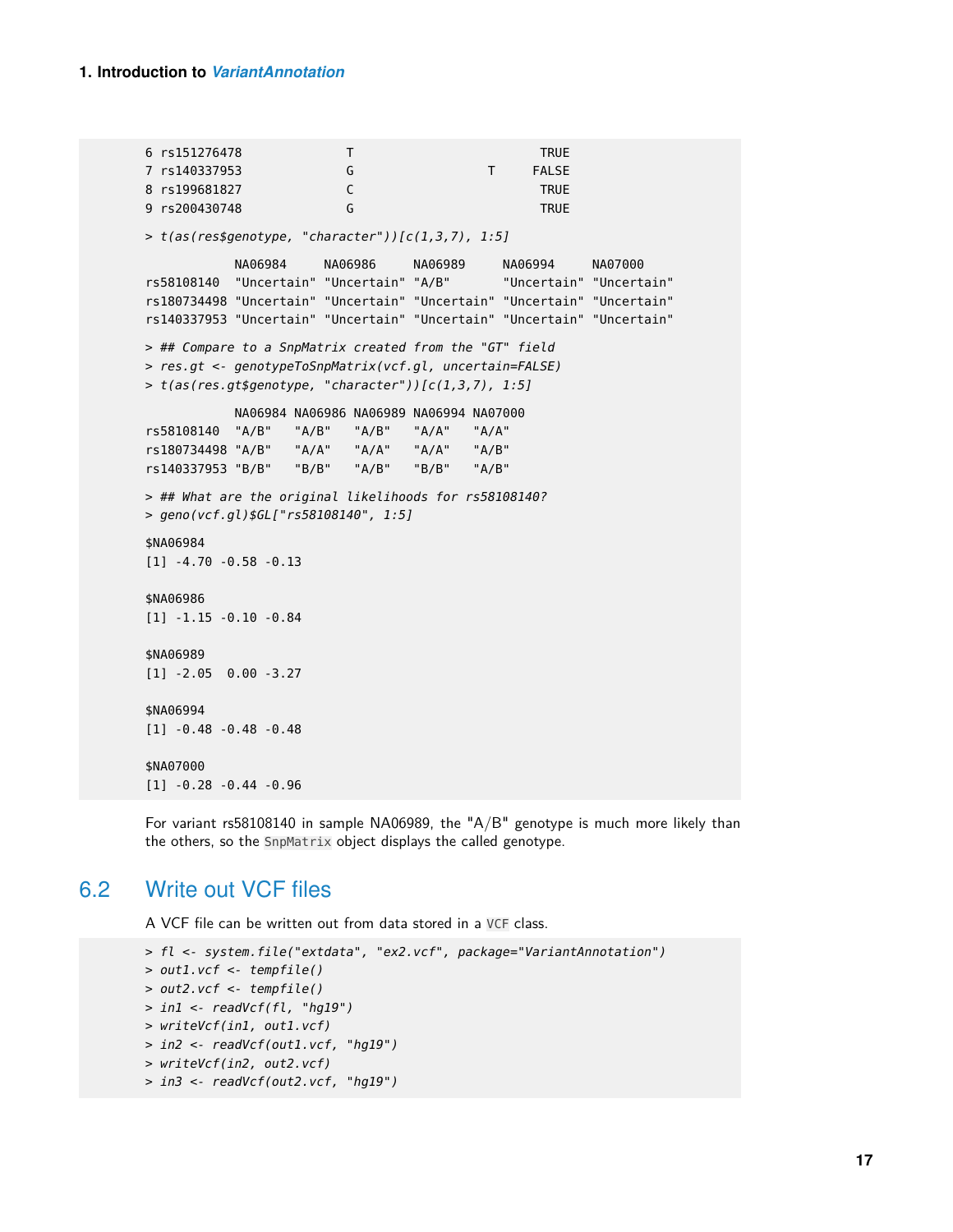```
> identical(rowRanges(in1), rowRanges(in3))
[1] TRUE
> identical(geno(in1), geno(in2))
[1] TRUE
```
## <span id="page-17-0"></span>7 Performance

Targeted queries can greatly improve the speed of data input. When all data from the file are needed define a yieldSize in the TabixFile to iterate through the file in chunks.

```
readVcf(TabixFile(fl, yieldSize=10000))
```
readVcf can be used with a ScanVcfParam to select any combination of INFO and GENO fields, samples or genomic positions.

readVcf(TabixFile(fl), param=ScanVcfParam(info='DP', geno='GT'))

While readvcf offers the flexibility to define combinations of INFO, GENO and samples in the ScanVcfParam, sometimes only a single field is needed. In this case the lightweight read functions (readGT, readInfo and readGeno) can be used. These functions return the single field as a matrix instead of a VCF object.

readGT(fl)

The table below highlights the speed differences of targeted queries vs reading in all data. The test file is from 1000 Genomes and has 494328 variants, 1092 samples, 22 INFO, and 3 GENO fields and is located at [ftp://ftp-trace.ncbi.nih.gov/1000genomes/ftp/release/20101123/.](ftp://ftp-trace.ncbi.nih.gov/1000genomes/ftp/release/20101123/) yieldSize is used to define chunks of 100, 1000, 10000 and 100000 variants. For each chunk size three function calls are compared: readGT reading only GT, readVcf reading both GT and ALT and finally readVcf reading in all the data.

```
library(microbenchmark)
fl <- "ALL.chr22.phase1_release_v3.20101123.snps_indels_svs.genotypes.vcf.gz"
ys <- c(100, 1000, 10000, 100000)
## readGT() input only 'GT':
fun <- function(fl, yieldSize) readGT(TabixFile(fl, yieldSize))
lapply(ys, function(i) microbenchmark(fun(fl, i), times=5))
## readVcf() input only 'GT' and 'ALT':
fun <- function(fl, yieldSize, param)
           readVcf(TabixFile(fl, yieldSize), "hg19", param=param)
param <- ScanVcfParam(info=NA, geno="GT", fixed="ALT")
lapply(ys, function(i) microbenchmark(fun(fl, i, param), times=5))
## readVcf() input all variables:
fun <- function(fl, yieldSize) readVcf(TabixFile(fl, yieldSize), "hg19")
lapply(ys, function(i) microbenchmark(fun(fl, i), times=5))
```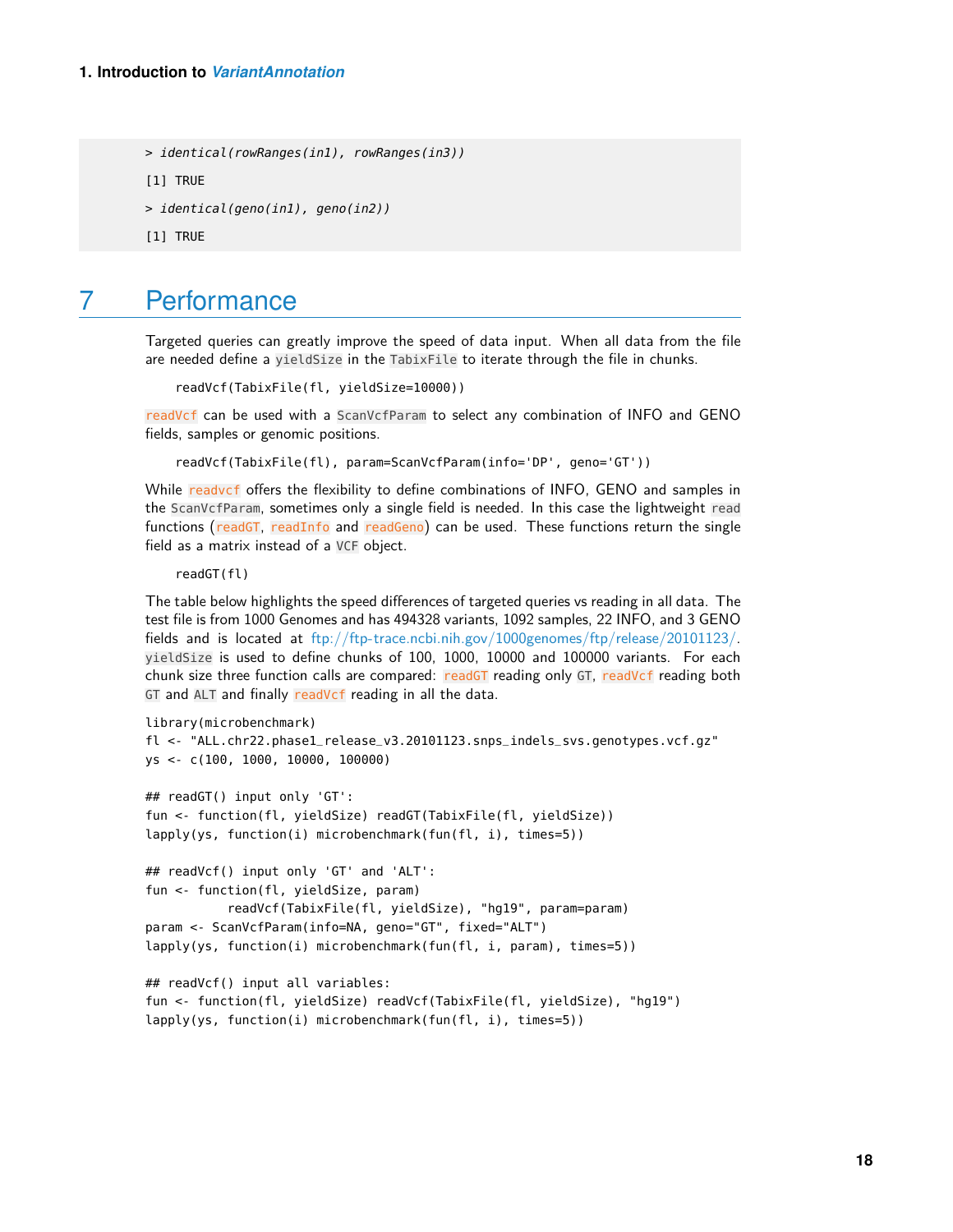| n records | readGT | readVcf (GT and ALT) | readVcf (all) |
|-----------|--------|----------------------|---------------|
| 100       | 0.082  | 0.128                | 0.501         |
| 1000      | 0.609  | 0.508                | 5.878         |
| 10000     | 5.972  | 6.164                | 68.378        |
| 100000    | 78.593 | 81.156               | 693.654       |

**Table 2: Targeted queries (time in seconds)**

## 8 References

<span id="page-18-0"></span>Wang K, Li M, Hakonarson H, (2010), ANNOVAR: functional annotation of genetic variants from high-throughput sequencing data. Nucleic Acids Research, Vol 38, No. 16, e164.

McLaren W, Pritchard B, RiosD, et. al., (2010), Deriving the consequences of genomic variants with the Ensembl API and SNP Effect Predictor. Bioinformatics, Vol. 26, No. 16, 2069-2070.

SIFT home page : <http://sift.bii.a-star.edu.sg/>

<span id="page-18-1"></span>PolyPhen home page : <http://genetics.bwh.harvard.edu/pph2/>

## 9 Session Information

```
R version 4.2.0 (2022-04-22)
Platform: x86_64-pc-linux-gnu (64-bit)
Running under: Ubuntu 20.04.4 LTS
```

```
Matrix products: default
BLAS: /home/biocbuild/bbs-3.15-bioc/R/lib/libRblas.so
LAPACK: /home/biocbuild/bbs-3.15-bioc/R/lib/libRlapack.so
```

```
locale:
```

```
[1] LC_CTYPE=en_US.UTF-8 LC_NUMERIC=C
[3] LC_TIME=en_GB LC_COLLATE=C
[5] LC_MONETARY=en_US.UTF-8 LC_MESSAGES=en_US.UTF-8
[7] LC_PAPER=en_US.UTF-8 LC_NAME=C
[9] LC_ADDRESS=C LC_TELEPHONE=C
[11] LC_MEASUREMENT=en_US.UTF-8 LC_IDENTIFICATION=C
attached base packages:
[1] stats4 stats graphics grDevices utils datasets
[7] methods base
other attached packages:
[1] snpStats_1.46.0
[2] Matrix_1.4-1
[3] survival_3.3-1
[4] PolyPhen.Hsapiens.dbSNP131_1.0.2
```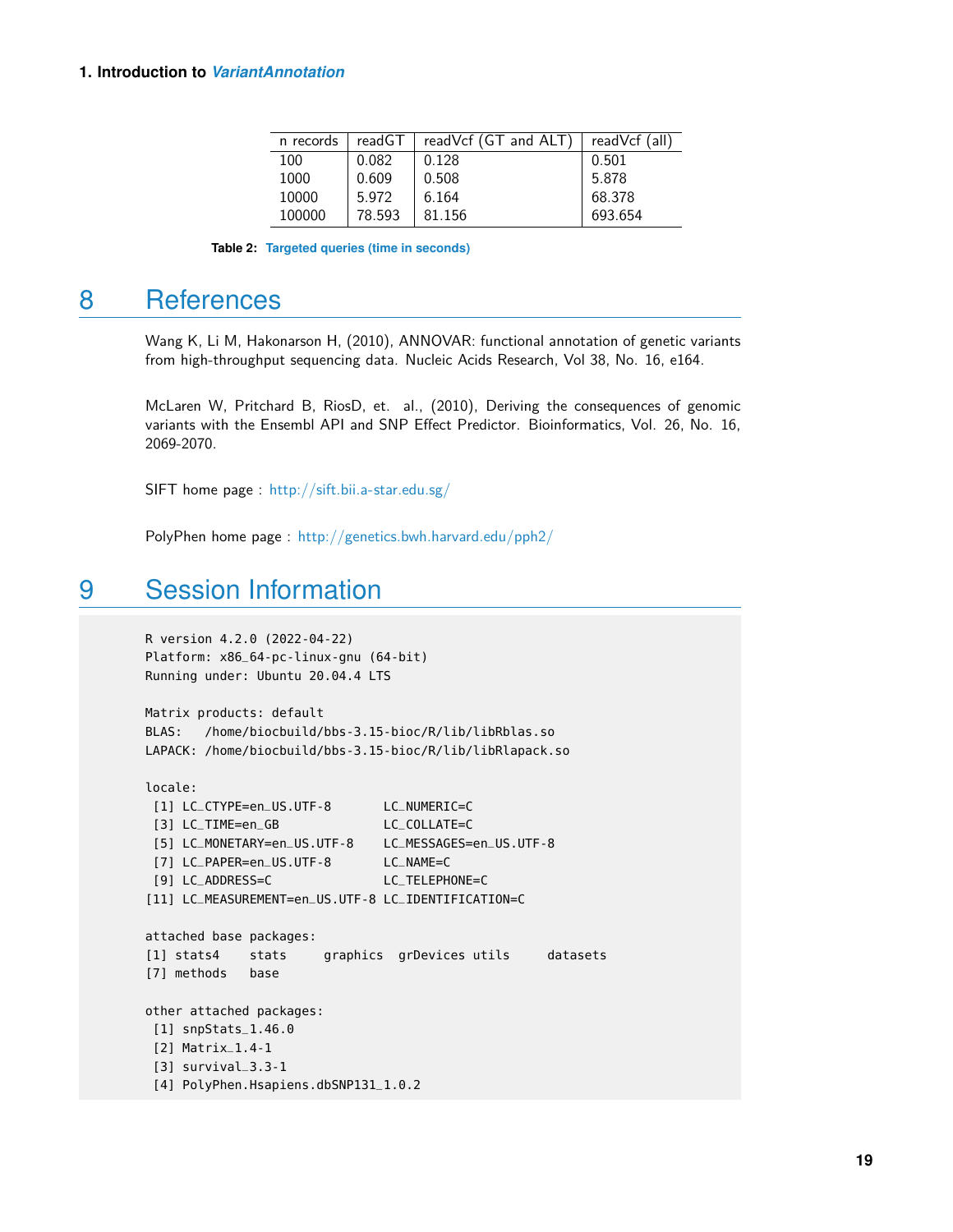```
[5] RSQLite_2.2.14
 [6] BSgenome.Hsapiens.UCSC.hg19_1.4.3
 [7] BSgenome_1.64.0
 [8] rtracklayer_1.56.0
 [9] TxDb.Hsapiens.UCSC.hg19.knownGene_3.2.2
[10] GenomicFeatures_1.48.1
[11] AnnotationDbi_1.58.0
[12] ggplot2_3.3.6
[13] SNPlocs.Hsapiens.dbSNP.20101109_0.99.9
[14] VariantAnnotation_1.42.1
[15] Rsamtools_2.12.0
[16] Biostrings_2.64.0
[17] XVector_0.36.0
[18] SummarizedExperiment_1.26.1
[19] Biobase_2.56.0
[20] GenomicRanges_1.48.0
[21] GenomeInfoDb_1.32.2
[22] IRanges_2.30.0
[23] S4Vectors_0.34.0
[24] MatrixGenerics_1.8.0
[25] matrixStats_0.62.0
[26] BiocGenerics_0.42.0
loaded via a namespace (and not attached):
 [1] bitops_1.0-7 bit64_4.0.5
 [3] filelock_1.0.2 progress_1.2.2
 [5] httr_1.4.3 tools_4.2.0
 [7] utf8_1.2.2 R6_2.5.1
 [9] DBI_1.1.2 colorspace_2.0-3
[11] withr_2.5.0 tidyselect_1.1.2
[13] prettyunits_1.1.1 bit_4.0.4
[15] curl_4.3.2 compiler_4.2.0
[17] cli_3.3.0 xml2_1.3.3
[19] DelayedArray_0.22.0 labeling_0.4.2
[21] scales_1.2.0 rappdirs_0.3.3
[23] stringr_1.4.0 digest_0.6.29
[25] rmarkdown_2.14 pkgconfig_2.0.3
[27] htmltools_0.5.2 dbplyr_2.1.1
[29] fastmap_1.1.0 rlang_1.0.2
[31] BiocIO_1.6.0 generics_0.1.2
[33] farver_2.1.0 BiocParallel_1.30.2
[35] dplyr_1.0.9 RCurl_1.98-1.6
[37] magrittr_2.0.3 GenomeInfoDbData_1.2.8
[39] Rcpp_1.0.8.3 munsell_0.5.0
[41] fansi_1.0.3 lifecycle_1.0.1
[43] stringi_1.7.6 yaml_2.3.5
[45] zlibbioc_1.42.0 BiocFileCache_2.4.0
[47] grid_4.2.0 blob_1.2.3
[49] parallel_4.2.0 crayon_1.5.1
[51] lattice_0.20-45 splines_4.2.0
[53] hms_1.1.1 KEGGREST_1.36.0
```